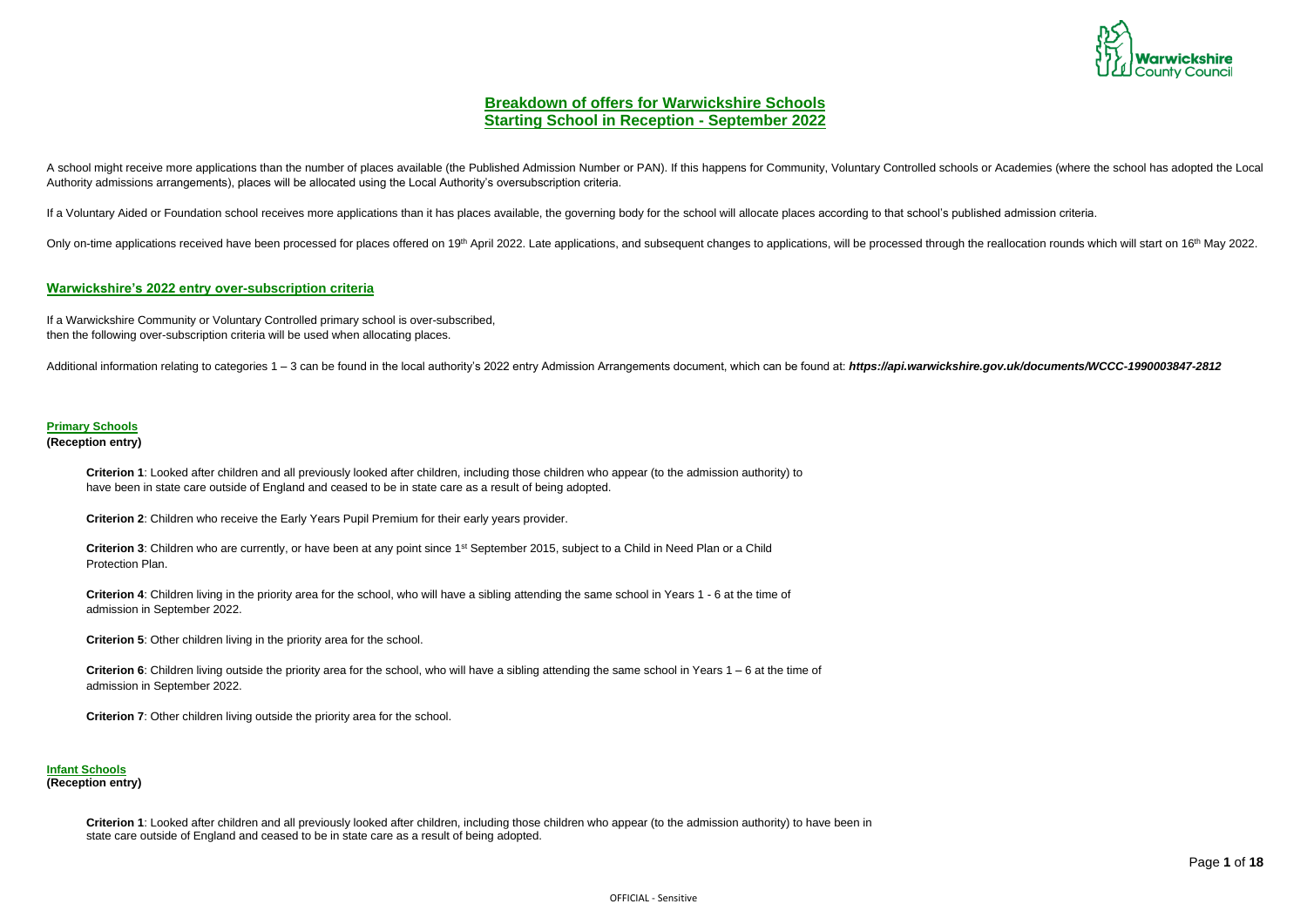Page **2** of **18**



**Criterion 2**: Children who receive the Early Years Pupil Premium for their early year's provider.

**Criterion 3**: Children who are currently, or have been at any point since 1<sup>st</sup> September 2015, subject to a Child in Need Plan or a Child Protection Plan.

**Criterion 4a**: Children living in the priority area for the school, who will have a sibling attending the same school in Year 1 or 2 at the time of admission in September 2022.

**Criterion 4b**: Children living in the priority area for the school, who will have a sibling attending the partner junior school in Years 3 - 6 at the time of admission in September 2022\*.

**Criterion 5**: Other children living in the priority area for the school.

\*If you are also applying for a Year 3 place at the partner junior school for another child, for entry in September 2022, please be aware that they will not be considered as a sibling link for the infant school applicant u *has been offered a place at the junior school and you have confirmed your acceptance of the Year 3 place.*

**Criterion 6a**: Children living outside the priory area for the school, who will have a sibling attending the same school in Year 1 or 2 at the time of admission in September 2022.

**Criterion 6b**: Children living outside the priory area for the school, who will have a sibling attending the partner junior school in Years 3 - 6 at the time of admission in September 2022\*.

- a) Children with a Statement of Special Educational Needs or an Education, Health and Care (EHC) Plan that names a school will be admitted first. In this event the number of places that remain for allocation will be reduced.
- b) Children attending, or with a place at, a nursery class do not have a higher priority for and are not guaranteed a place at the attached infant school.
- c) **\*** Time of admission relates to the time the applicant would start at the school not the time of application or offer.

**Criterion 7**: Other children living outside the priory area for the school.

Within each of the criteria, priority is given in order of straight-line distance between the home address and school. The shortest distance has the highest priority. Distance will be calculated by the straight line measur the applicant's home address to the centre point ("centroid") of the preferred school (all measurements are subject changes that may occur as a result of updated mapping data). This applies equally to those living inside and outside the County's boundary. A school's priority area is as defined on the Warwickshire Admissions website.

# Notes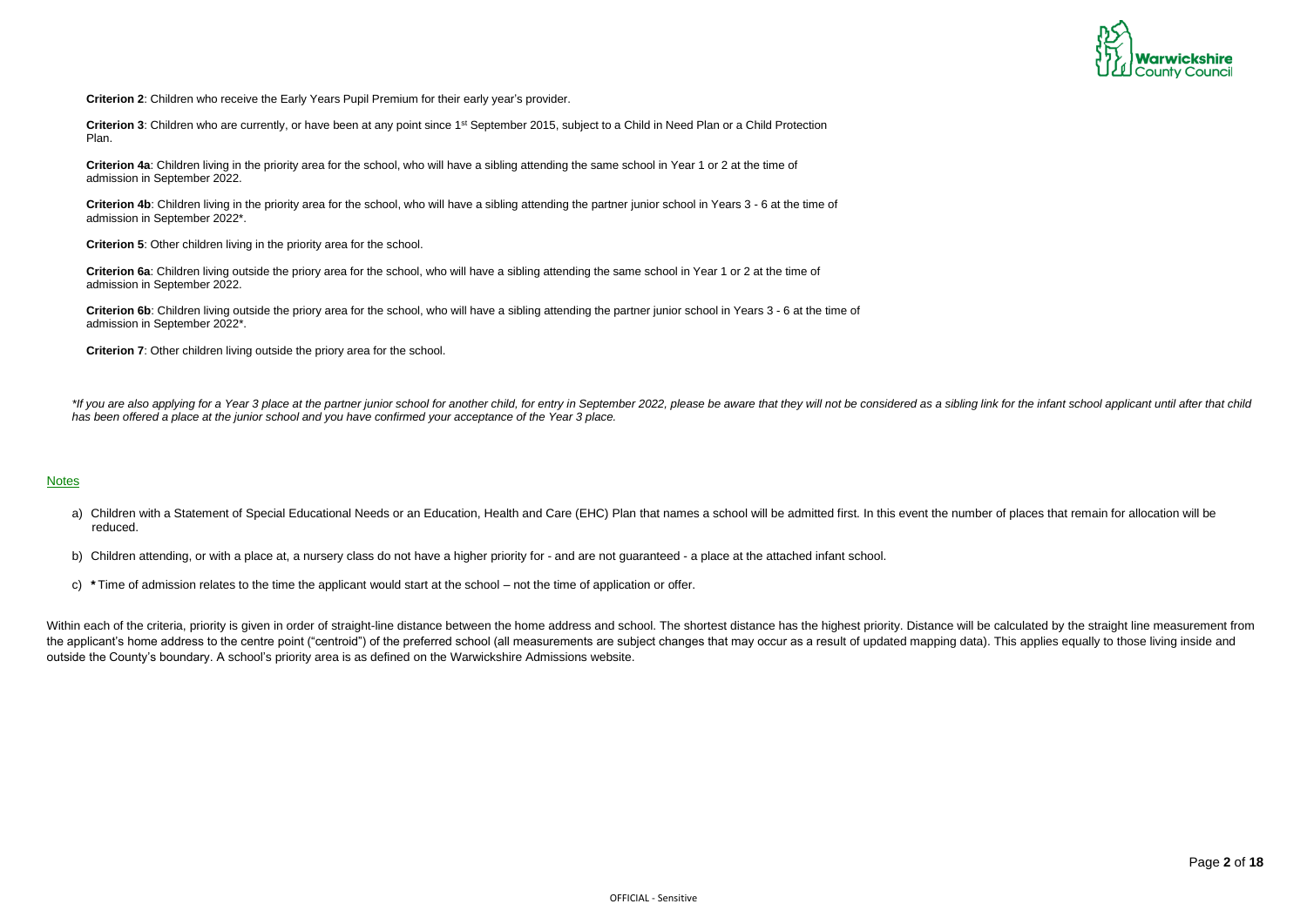Page **3** of **18**



# **Breakdown of 2022 entry Reception school offers**

The following data shows all primary, infant and junior schools in Warwickshire and the number of offers made for each for the 2022 entry year. Also provided is the number of places available at each school, for this year entry, and confirmation of the criterion of the last offer made. Please note: this information is subject to change.

Also shown is data relating to the number of offers available, and made, in relation to Warwickshire maintained schools that have utilised the specific over-subscription criteria relating to applicants in receipt of – or u the following: Early Years' Pupil Premium (EYPP), Pupil Premium (PP), a Child in Need Plan (CIN) and a Child Protection Plan (CP).

If you have named a school outside of Warwickshire on your application, you will need to contact the relevant Local Authority of that school to discuss the outcome of your application for that school further.

If you live within Warwickshire Local Authority and we are unable to meet any of your preferences, we will allocate a place at the next nearest school with vacancies available, after all on time applicants have been consid

*Note*: Rows that are white signify Warwickshire maintained schools, meaning that the local authority is the admission authority for the school. Rows in blue signify a school that is its own admission authority, for example, an academy or a voluntary aided school.

#### *Data correct as at 14/04/2022 but subject to change*

| <b>School Name</b>                                                         | <b>Number of</b><br>places<br>available | <b>Establishment</b><br><b>Type</b>                    | <b>Admission</b><br><b>Authority /</b><br><b>Arrangements</b> | <b>EYPP or</b><br><b>PP</b><br><b>Allowed</b><br>(14%) | <b>EYPP or</b><br><b>PP</b><br><b>Allocated</b> | <b>CIN and CP</b><br><b>Allowed</b><br>(9%) | <b>CIN and</b><br><b>CP</b><br><b>Allocated</b> | Last offer made on 19/04/2022<br>- category and distance                                           | <b>On-time</b><br>applicants<br>on waiting<br>list as at<br>19/04/2022 | <b>Successful</b><br>appeals<br>heard for<br><b>Reception</b><br>2021 entry |
|----------------------------------------------------------------------------|-----------------------------------------|--------------------------------------------------------|---------------------------------------------------------------|--------------------------------------------------------|-------------------------------------------------|---------------------------------------------|-------------------------------------------------|----------------------------------------------------------------------------------------------------|------------------------------------------------------------------------|-----------------------------------------------------------------------------|
| <b>Abbey C of E Infant</b><br><b>School</b>                                | 60                                      | Voluntary<br>Controlled                                | <b>WCC</b>                                                    | 8                                                      | 8                                               | 5                                           |                                                 | Inf - Cat 7: Other children living<br>outside the priority area for the<br>school, to 0.540 miles. | 11                                                                     | 0                                                                           |
| <b>Abbots Farm Infant</b><br><b>School</b>                                 | 60                                      | Community                                              | <b>WCC</b>                                                    | 8                                                      | $\overline{0}$                                  | 5                                           | $\overline{0}$                                  | Inf - Cat 7: Other children living<br>outside the priority area for the<br>school, to 1.756 miles. | $\overline{7}$                                                         | $\overline{0}$                                                              |
| <b>Acorns Primary School</b>                                               | 13                                      | <b>Academy Trust</b><br>(Stour<br>Federation<br>Trust) | School's Own                                                  |                                                        |                                                 |                                             |                                                 | All on time applicants offered.                                                                    | $\overline{0}$                                                         | $\overline{0}$                                                              |
| All Saints C of E (VA)<br><b>Primary School, Leek</b><br><b>Wootton</b>    | 20                                      | <b>Voluntary Aided</b>                                 | School's Own                                                  |                                                        |                                                 |                                             |                                                 | All on time applicants offered.                                                                    | $\overline{0}$                                                         | Data held<br>by school                                                      |
| <b>All Saints Bedworth C</b><br>of E Primary School<br>and Nursery         | 30 <sup>°</sup>                         | <b>Voluntary Aided</b>                                 | School's Own                                                  |                                                        |                                                 |                                             |                                                 | All on time applicants offered.                                                                    | $\overline{0}$                                                         | Data held<br>by school                                                      |
| All Saints C of E<br><b>Primary School and</b><br><b>Nursery, Nuneaton</b> | 30                                      | Voluntary<br>Controlled                                | <b>WCC</b>                                                    |                                                        |                                                 |                                             |                                                 | All on time applicants offered                                                                     | $\overline{0}$                                                         | 0                                                                           |
| <b>Alveston C of E Primary</b><br><b>School</b>                            | 30                                      | Voluntary<br>Controlled                                | <b>WCC</b>                                                    | $\overline{4}$                                         | $\overline{1}$                                  | 3                                           | $\mathbf 0$                                     | Pri - Cat 7: Other children living<br>outside the priority area for the<br>school, to 0.488 miles. | 12                                                                     | 0                                                                           |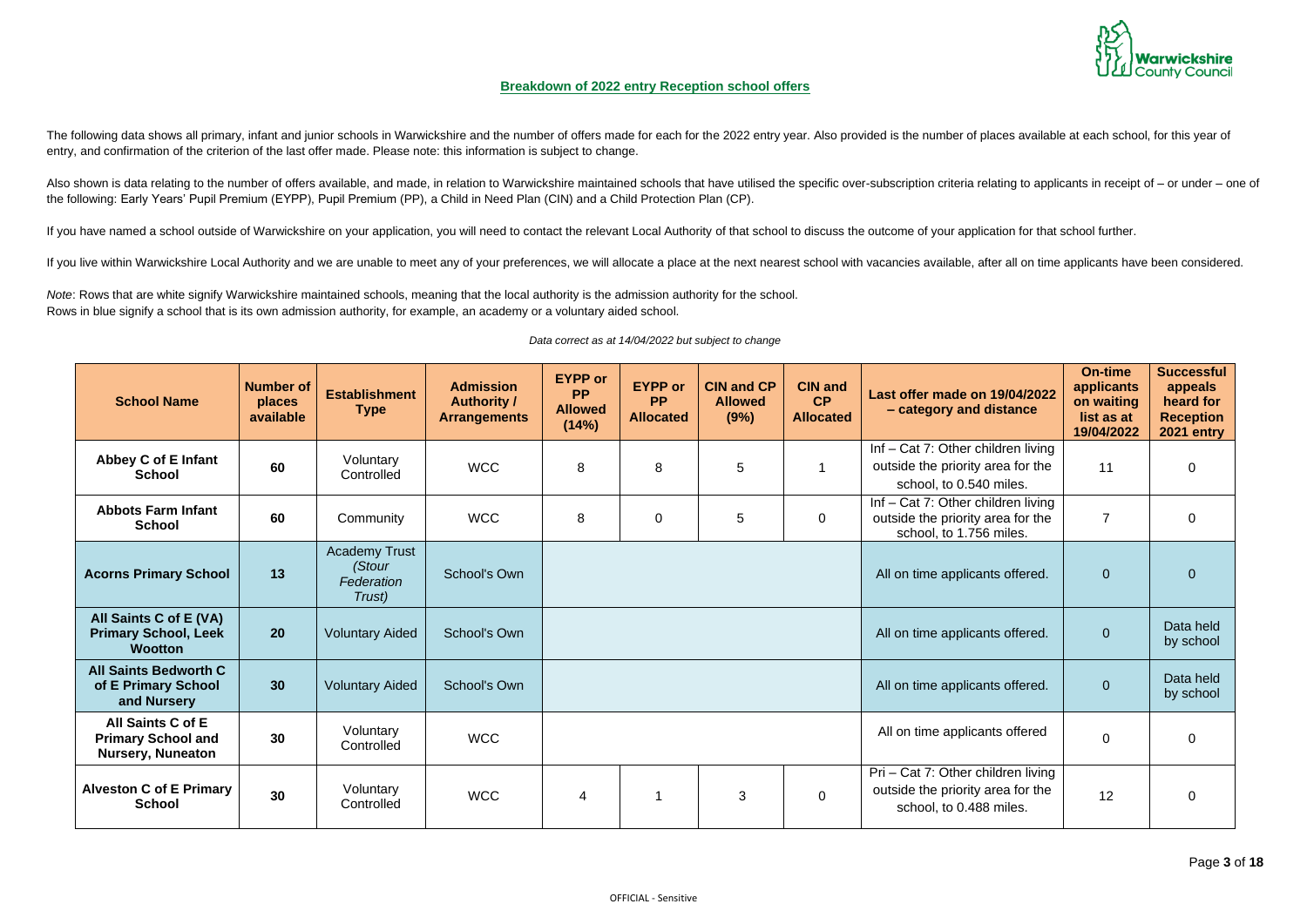|                                                            |                                         |                                                                                     |                                                               |                                                        |                                                 |                                             |                                                 |                                                                                                    |                                                                        | Warwickshire  <br>LLI County Council                                               |
|------------------------------------------------------------|-----------------------------------------|-------------------------------------------------------------------------------------|---------------------------------------------------------------|--------------------------------------------------------|-------------------------------------------------|---------------------------------------------|-------------------------------------------------|----------------------------------------------------------------------------------------------------|------------------------------------------------------------------------|------------------------------------------------------------------------------------|
| <b>School Name</b>                                         | <b>Number of</b><br>places<br>available | <b>Establishment</b><br><b>Type</b>                                                 | <b>Admission</b><br><b>Authority /</b><br><b>Arrangements</b> | <b>EYPP or</b><br><b>PP</b><br><b>Allowed</b><br>(14%) | <b>EYPP</b> or<br><b>PP</b><br><b>Allocated</b> | <b>CIN and CP</b><br><b>Allowed</b><br>(9%) | <b>CIN and</b><br><b>CP</b><br><b>Allocated</b> | Last offer made on 19/04/2022<br>- category and distance                                           | <b>On-time</b><br>applicants<br>on waiting<br>list as at<br>19/04/2022 | <b>Successful</b><br>appeals<br>heard for<br><b>Reception</b><br><b>2021 entry</b> |
| <b>Arden Forest Infant</b><br><b>School</b>                | 60                                      | Community                                                                           | <b>WCC</b>                                                    | 8                                                      | 3                                               | 5                                           | $\blacktriangleleft$                            | Inf - Cat 7: Other children living<br>outside the priority area for the<br>school, to 1.917 miles. | $\overline{7}$                                                         | $\overline{0}$                                                                     |
| <b>Arley Primary School</b>                                | 45                                      | Community                                                                           | <b>WCC</b>                                                    |                                                        |                                                 |                                             |                                                 | All on time applicants offered                                                                     | $\mathbf 0$                                                            | $\mathbf 0$                                                                        |
| <b>Austrey C of E Primary</b><br><b>School</b>             | 15                                      | <b>Academy Trust</b><br>(Heartwood<br>Church of<br>England<br><b>Academy Trust)</b> | School's Own                                                  |                                                        |                                                 |                                             |                                                 | Pri - Cat 7: Other children living<br>outside the priority area for the<br>school, to 1.992 miles. | 1                                                                      | $\overline{0}$                                                                     |
| <b>Aylesford School and</b><br><b>Sixth Form College</b>   | 30                                      | <b>Academy Trust</b><br>(Aylesford<br>School and<br>Sixth Form<br>College Trust)    | School's Own                                                  |                                                        |                                                 |                                             |                                                 | Pri - Cat 5: In Area, to 0.300<br>miles.                                                           | 18                                                                     | $\overline{0}$                                                                     |
| <b>Barford St. Peter's C of</b><br><b>E Primary School</b> | $30*$                                   | <b>Voluntary Aided</b>                                                              | <b>School's Own</b>                                           |                                                        |                                                 |                                             |                                                 | Pri - Cat 7: Other children living<br>outside the priority area for the<br>school, to 2.534 miles. | 9                                                                      | Data held<br>by school                                                             |
| <b>Bawnmore Community</b><br><b>Infant School</b>          | 60                                      | Community                                                                           | <b>WCC</b>                                                    |                                                        |                                                 |                                             |                                                 | All on time applicants offered                                                                     | $\overline{0}$                                                         | $\mathbf 0$                                                                        |
| <b>Bidford-On-Avon C of E</b><br><b>Primary School</b>     | 45                                      | Voluntary<br>Controlled                                                             | <b>WCC</b>                                                    | $6\,$                                                  | 3                                               | 4                                           | $\overline{2}$                                  | Pri - Cat 5: In Priority Area, to<br>0.481 miles.                                                  |                                                                        | $\mathbf 0$                                                                        |
| <b>Bilton Infant School</b>                                | 60                                      | Community                                                                           | <b>WCC</b>                                                    |                                                        |                                                 |                                             |                                                 | All on time applicants offered                                                                     | $\mathbf 0$                                                            | $\mathbf 0$                                                                        |
| <b>Binley Woods Primary</b><br><b>School</b>               | 30                                      | Community                                                                           | <b>WCC</b>                                                    |                                                        |                                                 |                                             |                                                 | All on time applicants offered                                                                     | $\mathbf 0$                                                            | $\mathbf 0$                                                                        |
| <b>Birchwood Primary</b><br><b>School</b>                  | 60                                      | <b>Academy Trust</b><br><i>(Communities</i><br><b>Academy Trust)</b>                | School's Own                                                  |                                                        |                                                 |                                             |                                                 | Pri - Cat 6: Out of Area with a<br>Sibling, to 0.845 miles.                                        | 28                                                                     | $\overline{0}$                                                                     |
| <b>Bishops Itchington</b><br><b>Primary School</b>         | 30                                      | <b>Academy Trust</b><br>(Stowe Valley Multi<br>Academy Trust)                       | School's Own                                                  |                                                        |                                                 |                                             |                                                 | All on time applicants offered                                                                     | $\overline{0}$                                                         | $\overline{0}$                                                                     |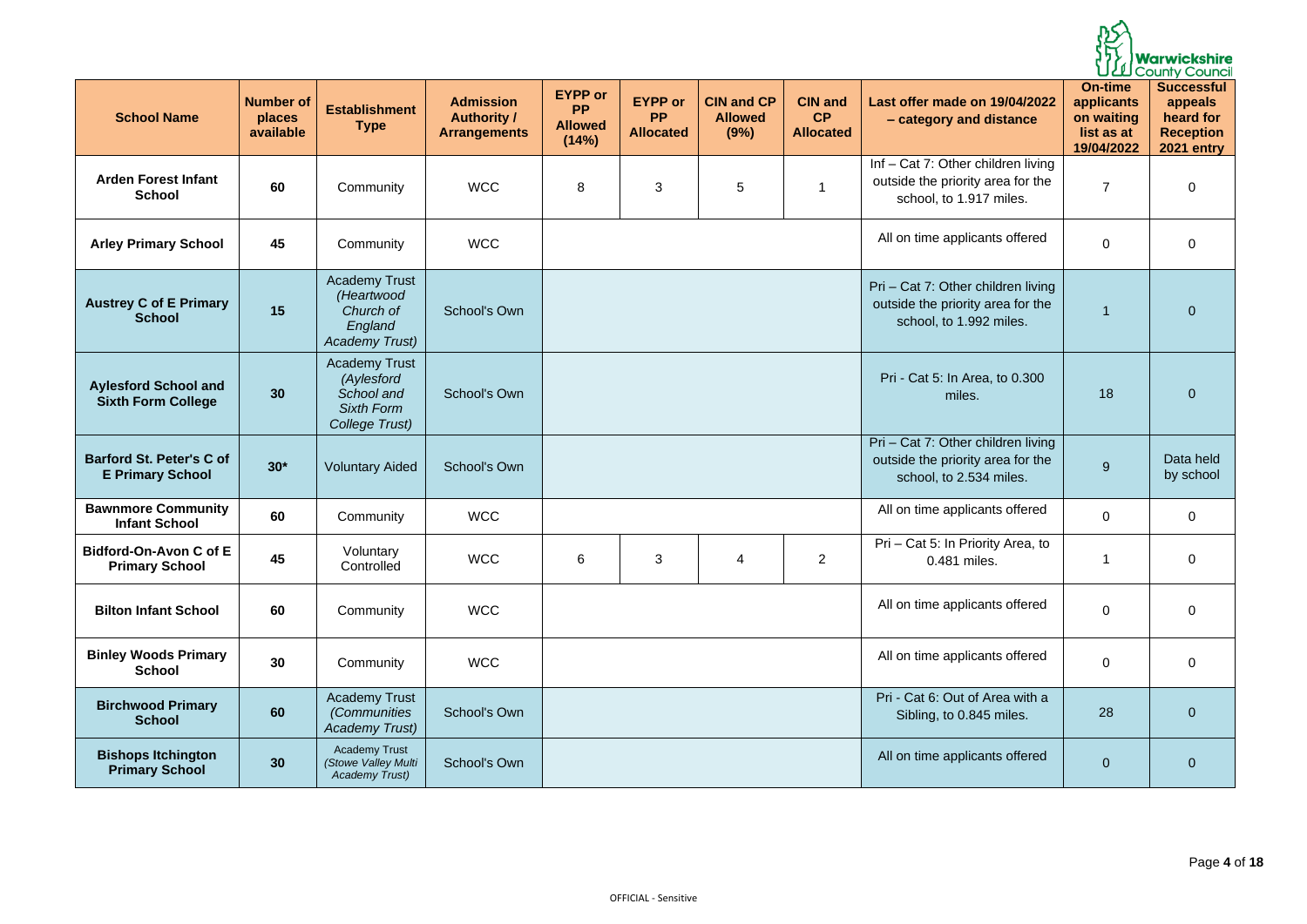|                                                               |                                         |                                                                      |                                                               |                                                        |                                                 |                                             |                                          |                                                                                                    |                                                                        | Warwickshire  <br>LLI County Council                                               |
|---------------------------------------------------------------|-----------------------------------------|----------------------------------------------------------------------|---------------------------------------------------------------|--------------------------------------------------------|-------------------------------------------------|---------------------------------------------|------------------------------------------|----------------------------------------------------------------------------------------------------|------------------------------------------------------------------------|------------------------------------------------------------------------------------|
| <b>School Name</b>                                            | <b>Number of</b><br>places<br>available | <b>Establishment</b><br><b>Type</b>                                  | <b>Admission</b><br><b>Authority /</b><br><b>Arrangements</b> | <b>EYPP or</b><br><b>PP</b><br><b>Allowed</b><br>(14%) | <b>EYPP</b> or<br><b>PP</b><br><b>Allocated</b> | <b>CIN and CP</b><br><b>Allowed</b><br>(9%) | <b>CIN and</b><br>CP<br><b>Allocated</b> | Last offer made on 19/04/2022<br>- category and distance                                           | <b>On-time</b><br>applicants<br>on waiting<br>list as at<br>19/04/2022 | <b>Successful</b><br>appeals<br>heard for<br><b>Reception</b><br><b>2021 entry</b> |
| <b>Bishops Tachbrook C</b><br>of E Primary School             | 30                                      | Voluntary<br>Controlled                                              | <b>WCC</b>                                                    | 4                                                      | $\overline{2}$                                  | 3                                           |                                          | Pri - Cat 5: In Priority Area, to<br>0.834 miles.                                                  | 10                                                                     | $\mathbf 0$                                                                        |
| <b>Bishopton Primary</b><br><b>School</b>                     | 60                                      | Community                                                            | <b>WCC</b>                                                    |                                                        |                                                 |                                             |                                          | All on time applicants offered                                                                     | $\overline{0}$                                                         | $\mathbf 0$                                                                        |
| <b>Boughton Leigh Infant</b><br><b>School</b>                 | 90                                      | Community                                                            | <b>WCC</b>                                                    |                                                        |                                                 |                                             |                                          | All on time applicants offered                                                                     | $\overline{0}$                                                         | $\mathbf 0$                                                                        |
| <b>Bournebrook C of E</b><br><b>Primary School</b>            | 20                                      | Voluntary<br>Controlled                                              | <b>WCC</b>                                                    | 3                                                      | $\mathbf 1$                                     |                                             | $\overline{0}$                           | Pri - Cat 7: Other children living<br>outside the priority area for the<br>school, to 1.713 miles  | $\overline{5}$                                                         | $\mathbf 0$                                                                        |
| <b>Brailes C of E Primary</b><br><b>School</b>                | 15                                      | <b>Academy Trust</b><br>(Stour Federation<br>Trust)                  | School's Own                                                  |                                                        |                                                 |                                             |                                          | All on time applicants offered                                                                     | $\overline{0}$                                                         | $\overline{0}$                                                                     |
| <b>Briar Hill Infant School</b>                               | 90                                      | Community                                                            | <b>WCC</b>                                                    | 13                                                     | $\overline{4}$                                  | 8                                           | $\overline{0}$                           | Pri - Cat 7: Other children living<br>outside the priority area for the<br>school, to 0.941 miles  | $9\,$                                                                  | $\mathbf 0$                                                                        |
| <b>Bridgetown Primary</b><br><b>School</b>                    | 60                                      | Community                                                            | <b>WCC</b>                                                    |                                                        |                                                 |                                             |                                          | All on time applicants offered                                                                     | $\overline{0}$                                                         | $\mathbf 0$                                                                        |
| <b>Brookhurst Primary</b><br><b>School</b>                    | 60                                      | Community                                                            | <b>WCC</b>                                                    |                                                        |                                                 |                                             |                                          | All on time applicants offered                                                                     | $\mathbf 0$                                                            | $\overline{0}$                                                                     |
| <b>Brownsover</b><br><b>Community Infant</b><br><b>School</b> | 60                                      | Community                                                            | <b>WCC</b>                                                    |                                                        |                                                 |                                             |                                          | All on time applicants offered                                                                     | $\mathbf 0$                                                            | $\mathbf 0$                                                                        |
| <b>Budbrooke Primary</b><br><b>School</b>                     | 30                                      | <b>Academy Trust</b><br><i>(Communities</i><br><b>Academy Trust)</b> | <b>School's Own</b>                                           |                                                        |                                                 |                                             |                                          | All on time applicants offered                                                                     | $\overline{0}$                                                         | $\overline{0}$                                                                     |
| <b>Burton Green C of E</b><br><b>Primary School</b>           | 15                                      | Voluntary<br>Controlled                                              | School's Own                                                  |                                                        |                                                 |                                             |                                          | Pri - Cat 7: Other children living<br>outside the priority area for the<br>school, to 1.866 miles. | $\overline{4}$                                                         | $\overline{0}$                                                                     |
| <b>Camp Hill Primary</b><br><b>School</b>                     | 60                                      | Community                                                            | <b>WCC</b>                                                    |                                                        |                                                 |                                             |                                          | All on time applicants offered                                                                     | $\mathbf 0$                                                            | $\mathbf 0$                                                                        |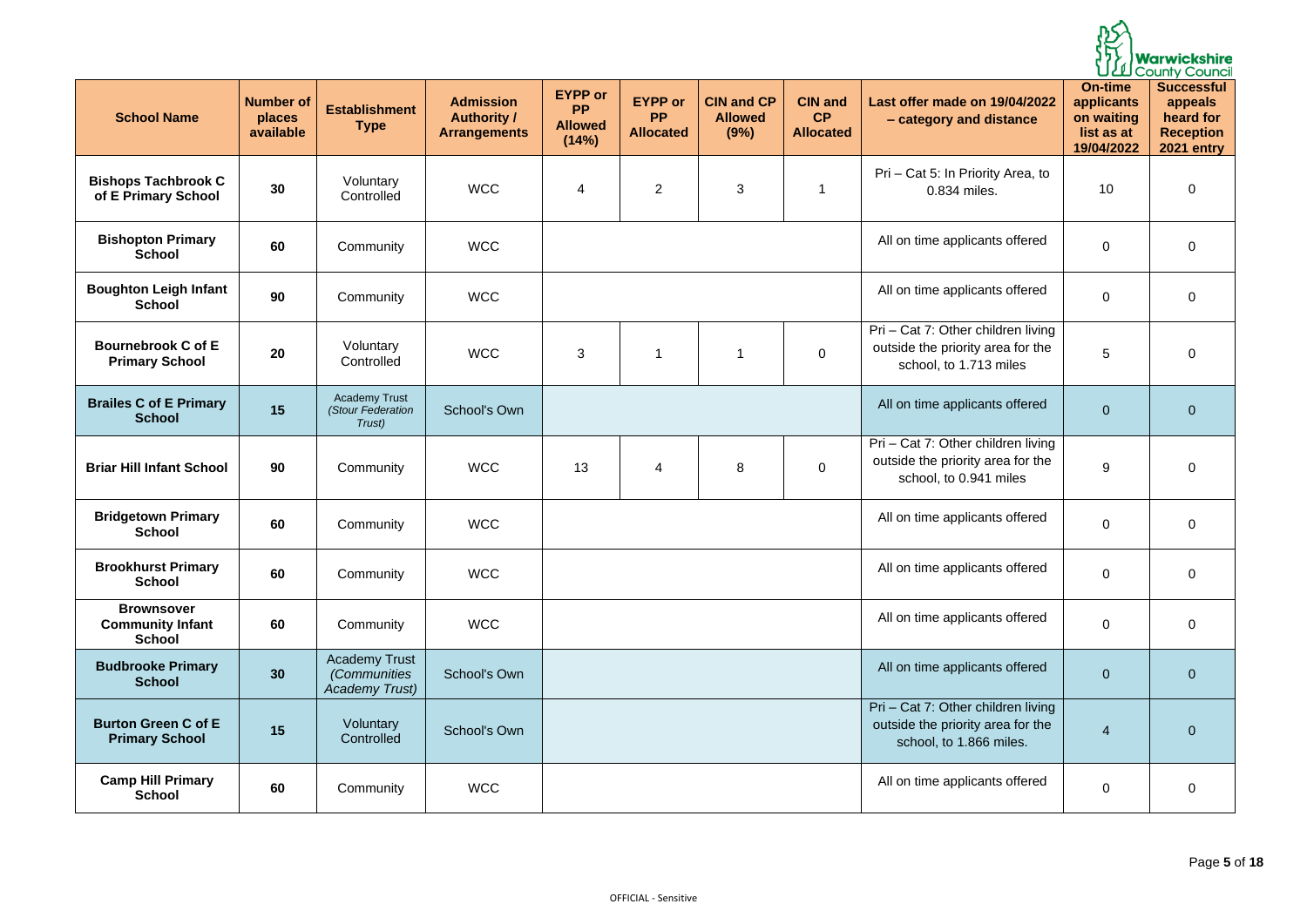|                                                                                 |                                         |                                                                                    |                                                               |                                                        |                                                 |                                                       |                                          |                                                                                                   |                                                                        | <b>Warwickshire</b><br>UU County Council                                           |
|---------------------------------------------------------------------------------|-----------------------------------------|------------------------------------------------------------------------------------|---------------------------------------------------------------|--------------------------------------------------------|-------------------------------------------------|-------------------------------------------------------|------------------------------------------|---------------------------------------------------------------------------------------------------|------------------------------------------------------------------------|------------------------------------------------------------------------------------|
| <b>School Name</b>                                                              | <b>Number of</b><br>places<br>available | <b>Establishment</b><br><b>Type</b>                                                | <b>Admission</b><br><b>Authority /</b><br><b>Arrangements</b> | <b>EYPP or</b><br><b>PP</b><br><b>Allowed</b><br>(14%) | <b>EYPP or</b><br><b>PP</b><br><b>Allocated</b> | <b>CIN and</b><br><b>CP</b><br><b>Allowed</b><br>(9%) | <b>CIN and</b><br>CP<br><b>Allocated</b> | Last offer made on 19/04/2022<br>- category and distance                                          | <b>On-time</b><br>applicants<br>on waiting<br>list as at<br>19/04/2022 | <b>Successful</b><br>appeals<br>heard for<br><b>Reception</b><br><b>2021 entry</b> |
| <b>Cawston Grange</b><br><b>Primary School</b>                                  | 60                                      | <b>Academy Trust</b><br>(Cawston<br><b>Grange Primary</b><br>School)               | School's Own                                                  |                                                        |                                                 |                                                       |                                          | Pri - Cat 5: In Priority Area, to<br>0.357 miles.                                                 | 51                                                                     | $\overline{0}$                                                                     |
| <b>Chilvers Coton</b><br><b>Community Infant</b><br><b>School</b>               | 60                                      | Community                                                                          | <b>WCC</b>                                                    |                                                        |                                                 |                                                       |                                          | All on time applicants offered                                                                    | $\overline{0}$                                                         | $\overline{0}$                                                                     |
| <b>Clapham Terrace</b><br><b>Community Primary</b><br><b>School and Nursery</b> | 30                                      | Community                                                                          | <b>WCC</b>                                                    | $\overline{4}$                                         | 3                                               | 3                                                     | -1                                       | Pri - Cat 5: In Priority Area, to<br>0.301 miles.                                                 | 22                                                                     |                                                                                    |
| <b>Claverdon Primary</b><br><b>School</b>                                       | 30                                      | Community                                                                          | <b>WCC</b>                                                    | $\overline{4}$                                         | $\overline{0}$                                  | 3                                                     | $\overline{0}$                           | Pri - Cat 7: Other children living<br>outside the priority area for the<br>school, to 2.673 miles | 9                                                                      | $\Omega$                                                                           |
| <b>Clifton-Upon-Dunsmore</b><br><b>C of E Primary School</b>                    | $30*$                                   | Voluntary<br>Controlled                                                            | <b>WCC</b>                                                    | $\overline{4}$                                         | $\overline{0}$                                  | 3                                                     | $\overline{0}$                           | Pri - Cat 7: Other children living<br>outside the priority area for the<br>school, to 1.126 miles | 24                                                                     | $\overline{0}$                                                                     |
| <b>Clinton Primary School</b>                                                   | 30                                      | Community                                                                          | <b>WCC</b>                                                    | $\overline{4}$                                         | 1                                               | 3                                                     | $\overline{0}$                           | Pri - Cat 7: Other children living<br>outside the priority area for the<br>school, to 0.518 miles | 27                                                                     | $\mathbf 0$                                                                        |
| <b>Coleshill C of E Primary</b><br><b>School</b>                                | 60                                      | <b>Voluntary Aided</b>                                                             | School's Own                                                  |                                                        |                                                 |                                                       |                                          | All on time applicants offered                                                                    | $\overline{0}$                                                         | Data held<br>by school                                                             |
| <b>Coten End Primary</b><br><b>School</b>                                       | 90                                      | Community                                                                          | <b>WCC</b>                                                    | 13                                                     | 4                                               | 8                                                     | $\mathbf 0$                              | Pri - Cat 7: Other children living<br>outside the priority area for the<br>school, to 0.827 miles | 41                                                                     | $\mathbf 0$                                                                        |
| <b>Coughton C of E</b><br><b>Primary School</b>                                 | 25                                      | <b>Academy Trust</b><br>(Arden Forest CofE<br>Multi Academy<br>Trust)              | <b>WCC</b>                                                    |                                                        |                                                 |                                                       |                                          | All on time applicants offered                                                                    | $\overline{0}$                                                         | $\overline{0}$                                                                     |
| <b>Cubbington C of E</b><br><b>Primary School</b>                               | 30                                      | Voluntary<br>Controlled                                                            | <b>WCC</b>                                                    |                                                        |                                                 |                                                       |                                          | All on time applicants offered                                                                    | $\mathbf 0$                                                            | $\mathbf 0$                                                                        |
| <b>Curdworth Primary</b><br><b>School</b>                                       | 17                                      | <b>Academy Trust</b><br>(The Arthur Terry<br>Learning<br><b>Partnership Trust)</b> | School's Own                                                  |                                                        |                                                 |                                                       |                                          | All on time applicants offered                                                                    | $\overline{0}$                                                         | $\overline{0}$                                                                     |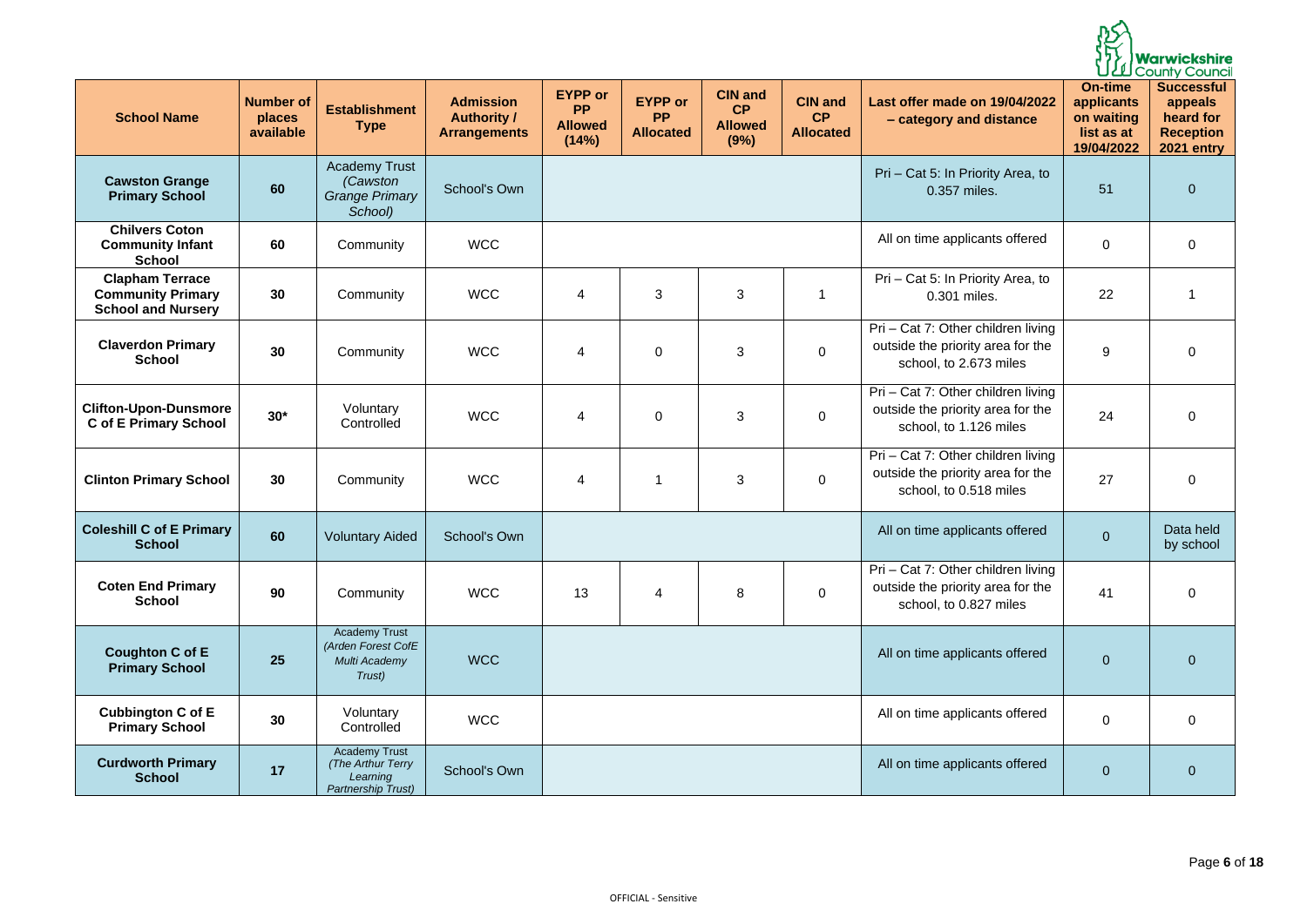|                                                                    |                                         |                                                                      |                                                               |                                                        |                                                 |                                                       |                                          |                                                                                                   |                                                                        | <b>Warwickshire</b><br>LLI County Council                                          |
|--------------------------------------------------------------------|-----------------------------------------|----------------------------------------------------------------------|---------------------------------------------------------------|--------------------------------------------------------|-------------------------------------------------|-------------------------------------------------------|------------------------------------------|---------------------------------------------------------------------------------------------------|------------------------------------------------------------------------|------------------------------------------------------------------------------------|
| <b>School Name</b>                                                 | <b>Number of</b><br>places<br>available | <b>Establishment</b><br><b>Type</b>                                  | <b>Admission</b><br><b>Authority /</b><br><b>Arrangements</b> | <b>EYPP or</b><br><b>PP</b><br><b>Allowed</b><br>(14%) | <b>EYPP or</b><br><b>PP</b><br><b>Allocated</b> | <b>CIN and</b><br><b>CP</b><br><b>Allowed</b><br>(9%) | <b>CIN and</b><br>CP<br><b>Allocated</b> | Last offer made on 19/04/2022<br>- category and distance                                          | <b>On-time</b><br>applicants<br>on waiting<br>list as at<br>19/04/2022 | <b>Successful</b><br>appeals<br>heard for<br><b>Reception</b><br><b>2021 entry</b> |
| <b>Dordon Community</b><br><b>Primary School</b>                   | 30                                      | <b>Academy Trust</b><br><i>(Communities</i><br><b>Academy Trust)</b> | School's Own                                                  |                                                        |                                                 |                                                       |                                          | Pri - Cat 7: Other children living<br>outside the priority area for the<br>school, to 1.206 miles | $\overline{4}$                                                         | $\overline{0}$                                                                     |
| <b>Dunchurch Infant</b><br><b>School</b>                           | 60                                      | Foundation                                                           | School's Own                                                  |                                                        |                                                 |                                                       |                                          | Pri - Cat 7: Other children living<br>outside the priority area for the<br>school, to 1.030 miles | 38                                                                     | $\overline{0}$                                                                     |
| <b>Dunnington C Of E</b><br><b>Primary School</b>                  | 15                                      | <b>Academy Trust</b><br>(South York<br>MAT)                          | School's Own                                                  |                                                        |                                                 |                                                       |                                          | Pri - Cat 7: Other children living<br>outside the priority area for the<br>school, to 1.728 miles |                                                                        | Data held<br>by school                                                             |
| <b>Eastlands Primary</b><br><b>School</b>                          | 30                                      | Community                                                            | <b>WCC</b>                                                    | 4                                                      | $\overline{4}$                                  | 3                                                     | $\mathbf 0$                              | Pri - Cat 7: Other children living<br>outside the priority area for the<br>school, to 0.432 miles | 10                                                                     | $\overline{0}$                                                                     |
| <b>Emscote Infant School</b>                                       | 60                                      | Community                                                            | <b>WCC</b>                                                    |                                                        |                                                 |                                                       |                                          | All on time applicants offered                                                                    | $\mathbf 0$                                                            | $\mathbf 0$                                                                        |
| <b>English Martyrs</b><br><b>Catholic Primary</b><br><b>School</b> | 30                                      | <b>Voluntary Aided</b>                                               | School's Own                                                  |                                                        |                                                 |                                                       |                                          | All on time applicants offered                                                                    | $\overline{0}$                                                         | Data held<br>by school                                                             |
| <b>Ettington C of E</b><br><b>Primary School</b>                   | 30                                      | Voluntary<br>Controlled                                              | <b>WCC</b>                                                    |                                                        |                                                 |                                                       |                                          | All on time applicants offered                                                                    | $\mathbf 0$                                                            | $\mathbf 0$                                                                        |
| <b>Exhall Cedars Infant</b><br><b>School</b>                       | 60                                      | Community                                                            | <b>WCC</b>                                                    |                                                        |                                                 |                                                       |                                          | All on time applicants offered                                                                    | $\mathbf 0$                                                            | $\mathbf 0$                                                                        |
| <b>Galley Common Infant</b><br><b>School</b>                       | 54                                      | Community                                                            | <b>WCC</b>                                                    |                                                        |                                                 |                                                       |                                          | All on time applicants offered                                                                    | $\mathbf 0$                                                            | $\mathbf 0$                                                                        |
| <b>Glendale Infant School</b>                                      | 90                                      | Community                                                            | <b>WCC</b>                                                    |                                                        |                                                 |                                                       |                                          | All on time applicants offered                                                                    | $\overline{0}$                                                         | $\overline{0}$                                                                     |
| <b>Goodyers End Primary</b><br><b>School</b>                       | 60                                      | Community                                                            | <b>WCC</b>                                                    |                                                        |                                                 |                                                       |                                          | All on time applicants offered                                                                    | $\mathbf 0$                                                            | $\overline{0}$                                                                     |
| <b>Great Alne Primary</b><br><b>School</b>                         | 16                                      | Community                                                            | <b>WCC</b>                                                    |                                                        |                                                 |                                                       |                                          | All on time applicants offered                                                                    | $\mathbf 0$                                                            | $\overline{0}$                                                                     |
| <b>Hampton Lucy C of E</b><br><b>Primary School</b>                | 15                                      | Voluntary<br>Controlled                                              | <b>WCC</b>                                                    |                                                        |                                                 |                                                       |                                          | All on time applicants offered                                                                    | $\mathbf 0$                                                            | $\overline{0}$                                                                     |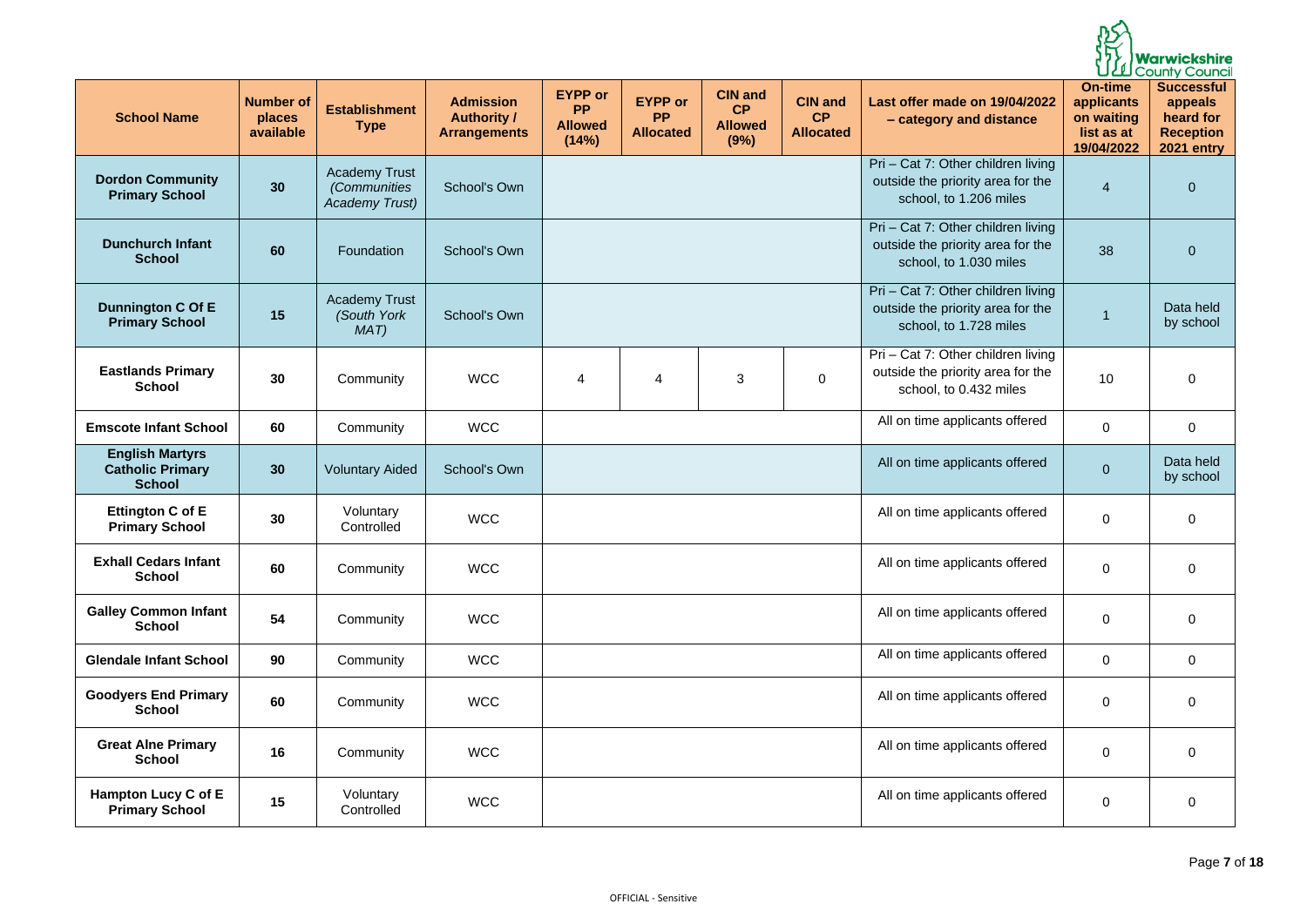Page **8** of **18**

|                                                                             |                                         |                                                                                                      |                                                               |                                                        |                                                 |                                             |                                          |                                                                                                   |                                                                        | <b>Warwickshire</b><br>County Council                                              |
|-----------------------------------------------------------------------------|-----------------------------------------|------------------------------------------------------------------------------------------------------|---------------------------------------------------------------|--------------------------------------------------------|-------------------------------------------------|---------------------------------------------|------------------------------------------|---------------------------------------------------------------------------------------------------|------------------------------------------------------------------------|------------------------------------------------------------------------------------|
| <b>School Name</b>                                                          | <b>Number of</b><br>places<br>available | <b>Establishment</b><br><b>Type</b>                                                                  | <b>Admission</b><br><b>Authority /</b><br><b>Arrangements</b> | <b>EYPP or</b><br><b>PP</b><br><b>Allowed</b><br>(14%) | <b>EYPP or</b><br><b>PP</b><br><b>Allocated</b> | <b>CIN and CP</b><br><b>Allowed</b><br>(9%) | <b>CIN and</b><br>CP<br><b>Allocated</b> | Last offer made on 19/04/2022<br>- category and distance                                          | <b>On-time</b><br>applicants<br>on waiting<br>list as at<br>19/04/2022 | <b>Successful</b><br>appeals<br>heard for<br><b>Reception</b><br><b>2021 entry</b> |
| <b>Harbury C of E Primary</b><br><b>School</b>                              | 30                                      | Voluntary<br>Controlled                                                                              | <b>WCC</b>                                                    | 4                                                      | $\mathbf 0$                                     | 3                                           | $\mathbf 0$                              | Pri - Cat 7: Other children living<br>outside the priority area for the<br>school, to 6.881 miles |                                                                        | $\overline{0}$                                                                     |
| <b>Heathcote Primary</b><br><b>School</b>                                   | 60                                      | <b>Academy Trust</b><br><i>(Communities</i><br><b>Academy Trust)</b>                                 | School's Own                                                  |                                                        |                                                 |                                             |                                          | Pri - Cat 5: In Priority Area, to<br>0.269 miles.                                                 | 49                                                                     | $\overline{0}$                                                                     |
| Henley-In-Arden C of E<br><b>Primary School</b>                             | 30 <sup>°</sup>                         | <b>Academy Trust</b><br>(Henley-In-<br>Arden Church of<br>England<br><b>Primary School</b><br>Trust) | School's Own                                                  |                                                        |                                                 |                                             |                                          | All on time applicants offered                                                                    | $\overline{0}$                                                         | $\overline{0}$                                                                     |
| <b>Henry Hinde Infant</b><br><b>School</b>                                  | 60                                      | <b>Academy Trust</b><br>(Transforming<br>Lives<br>Educational<br>Trust)                              | School's Own                                                  |                                                        |                                                 |                                             |                                          | All on time applicants offered                                                                    | $\overline{0}$                                                         | $\overline{0}$                                                                     |
| <b>High Meadow</b><br><b>Community School</b>                               | 30                                      | Community                                                                                            | <b>WCC</b>                                                    | 4                                                      | $\overline{2}$                                  | $\mathbf{3}$                                | $\mathbf{1}$                             | Pri - Cat 6: Out of Area with a<br>Sibling, to 2.780 miles.                                       | 12                                                                     | $\mathbf 0$                                                                        |
| <b>Hillmorton Primary</b><br><b>School</b>                                  | 60                                      | Community                                                                                            | <b>WCC</b>                                                    | 8                                                      | $\,6\,$                                         | $5\phantom{.0}$                             | $\mathbf{1}$                             | Pri - Cat 7: Other children living<br>outside the priority area for the<br>school, to 1.686 miles | 21                                                                     | $\mathbf 0$                                                                        |
| <b>Holy Trinity (The</b><br><b>Willows) C of E Primary</b><br><b>School</b> | 60                                      | Voluntary<br>Controlled                                                                              | <b>WCC</b>                                                    |                                                        |                                                 |                                             |                                          | All on time applicants offered                                                                    | $\mathbf 0$                                                            | $\mathbf 0$                                                                        |
| <b>Hurley Primary School</b>                                                | 30                                      | Community                                                                                            | <b>WCC</b>                                                    |                                                        |                                                 |                                             |                                          | All on time applicants offered                                                                    | $\mathbf 0$                                                            | $\mathbf 0$                                                                        |
| <b>Ilmington C of E</b><br><b>Primary School</b>                            | 15                                      | Voluntary<br>Controlled                                                                              | <b>WCC</b>                                                    | $\overline{2}$                                         | $\pmb{0}$                                       |                                             | $\boldsymbol{0}$                         | Pri - Cat 7: Other children living<br>outside the priority area for the<br>school, to 2.573 miles | $9\,$                                                                  | $\mathbf 0$                                                                        |
| <b>Keresley Newland</b><br><b>Primary Academy</b>                           | 30                                      | <b>Academy Trust</b><br>(NET)<br>Academies<br>Trust)                                                 | School's Own                                                  |                                                        |                                                 |                                             |                                          | All on time applicants offered                                                                    | $\overline{0}$                                                         | $\overline{0}$                                                                     |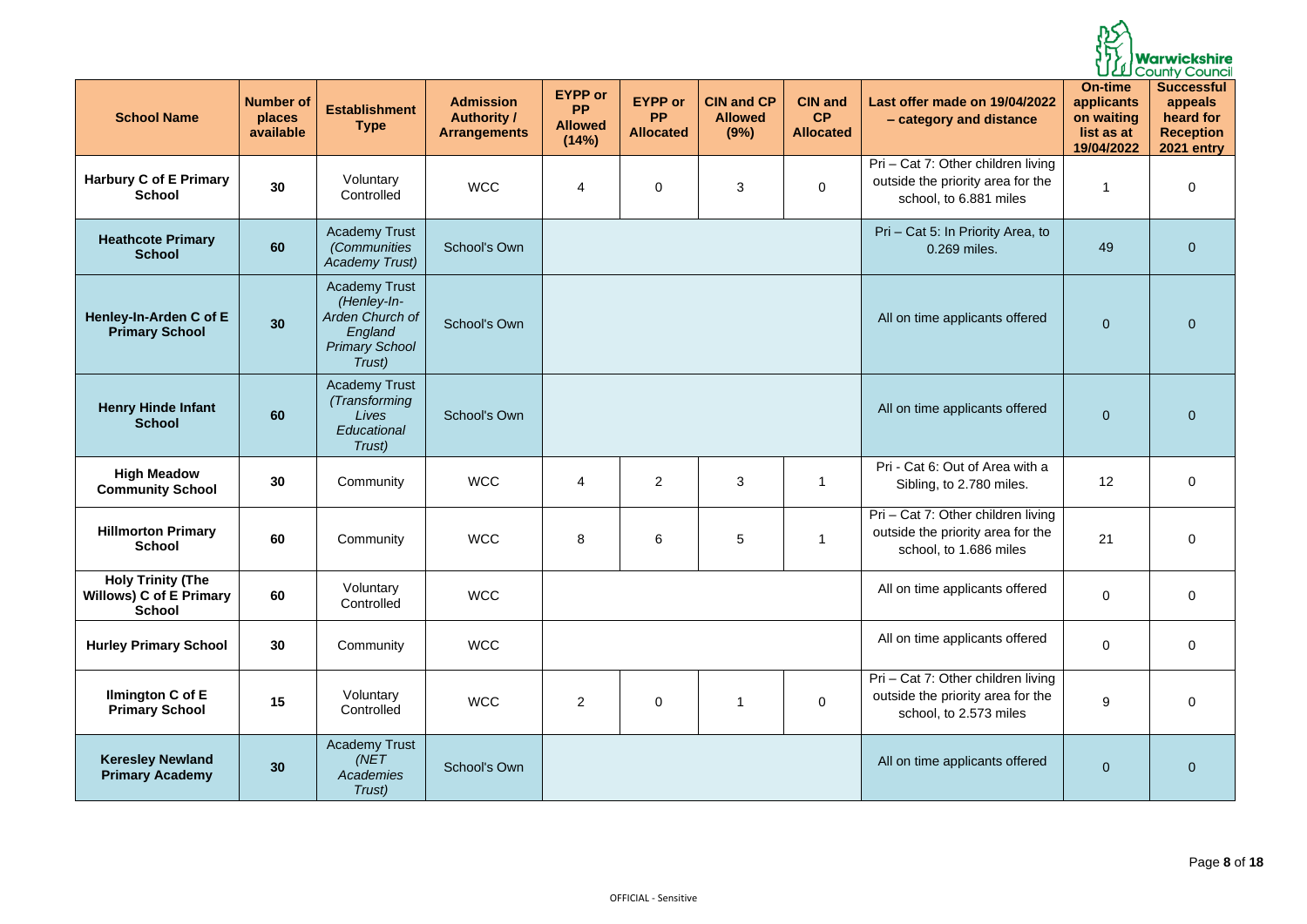Page **9** of **18**

|                                                                   |                                         |                                                                                           |                                                               |                                                        |                                                 |                                                |                                          |                                                                                                   |                                                                        | <b>Warwickshire</b><br>County Council                                              |
|-------------------------------------------------------------------|-----------------------------------------|-------------------------------------------------------------------------------------------|---------------------------------------------------------------|--------------------------------------------------------|-------------------------------------------------|------------------------------------------------|------------------------------------------|---------------------------------------------------------------------------------------------------|------------------------------------------------------------------------|------------------------------------------------------------------------------------|
| <b>School Name</b>                                                | <b>Number of</b><br>places<br>available | <b>Establishment</b><br><b>Type</b>                                                       | <b>Admission</b><br><b>Authority /</b><br><b>Arrangements</b> | <b>EYPP or</b><br><b>PP</b><br><b>Allowed</b><br>(14%) | <b>EYPP or</b><br><b>PP</b><br><b>Allocated</b> | <b>CIN and</b><br>CP<br><b>Allowed</b><br>(9%) | <b>CIN and</b><br>CP<br><b>Allocated</b> | Last offer made on 19/04/2022<br>- category and distance                                          | <b>On-time</b><br>applicants<br>on waiting<br>list as at<br>19/04/2022 | <b>Successful</b><br>appeals<br>heard for<br><b>Reception</b><br><b>2021 entry</b> |
| Kineton C of E (VA)<br><b>Primary School</b>                      | 30                                      | <b>Voluntary Aided</b>                                                                    | <b>School's Own</b>                                           |                                                        |                                                 |                                                |                                          | All on time applicants offered                                                                    | $\overline{0}$                                                         | Data held<br>by school                                                             |
| <b>Kingsbury Primary</b><br><b>School</b>                         | 45                                      | Community                                                                                 | <b>WCC</b>                                                    |                                                        |                                                 |                                                |                                          | All on time applicants offered                                                                    | $\mathbf 0$                                                            | $\overline{0}$                                                                     |
| <b>Kingsway Community</b><br><b>Primary School</b>                | 30                                      | <b>Academy Trust</b><br><i>(Communities</i><br><b>Academy Trust)</b>                      | <b>School's Own</b>                                           |                                                        |                                                 |                                                |                                          | All on time applicants offered                                                                    | $\overline{0}$                                                         | $\overline{0}$                                                                     |
| <b>Knightlow C of E</b><br><b>Primary School</b>                  | 30                                      | <b>Voluntary Aided</b>                                                                    | <b>School's Own</b>                                           |                                                        |                                                 |                                                |                                          | All on time applicants offered                                                                    | $\mathbf 0$                                                            | Data held<br>by school                                                             |
| Lapworth C of E<br><b>Primary School</b>                          | 30                                      | Voluntary<br>Controlled                                                                   | <b>WCC</b>                                                    |                                                        |                                                 |                                                |                                          | All on time applicants offered                                                                    | $\overline{0}$                                                         | $\mathbf 0$                                                                        |
| <b>Leamington Hastings</b><br><b>Church of England</b><br>Academy | 18                                      | <b>Academy Trust</b><br>(The Diocese of<br><b>Coventry Multi</b><br><b>Academy Trust)</b> | <b>School's Own</b>                                           |                                                        |                                                 |                                                |                                          | All on time applicants offered                                                                    | $\overline{0}$                                                         | $\overline{0}$                                                                     |
| <b>Lighthorne Heath</b><br><b>Primary School</b>                  | 13                                      | Community                                                                                 | <b>WCC</b>                                                    |                                                        |                                                 |                                                |                                          | All on time applicants offered                                                                    | $\overline{0}$                                                         | 0                                                                                  |
| <b>Lillington Nursery and</b><br><b>Primary School</b>            | 60                                      | <b>Academy Trust</b><br>(Finham Park Multi<br><b>Academy Trust)</b>                       | School's Own                                                  |                                                        |                                                 |                                                |                                          | All on time applicants offered                                                                    | $\overline{0}$                                                         | $\overline{0}$                                                                     |
| Long Itchington C of E<br><b>Primary School</b>                   | 30                                      | <b>Academy Trust</b><br>(The Diocese of<br><b>Coventry Multi</b><br><b>Academy Trust)</b> | School's Own                                                  |                                                        |                                                 |                                                |                                          | All on time applicants offered                                                                    | $\overline{0}$                                                         | $\overline{0}$                                                                     |
| <b>Long Lawford Primary</b><br><b>School</b>                      | 90                                      | Community                                                                                 | <b>WCC</b>                                                    |                                                        |                                                 |                                                |                                          | All on time applicants offered                                                                    | $\mathbf 0$                                                            | $\overline{0}$                                                                     |
| <b>Lower Farm Academy</b>                                         | 60                                      | <b>Academy Trust</b><br>(REAch2)<br><b>Academy Trust)</b>                                 | School's Own                                                  |                                                        |                                                 |                                                |                                          | All on time applicants offered                                                                    | $\overline{0}$                                                         | $\overline{0}$                                                                     |
| Loxley C of E<br><b>Community Primary</b><br><b>School</b>        | 6                                       | Voluntary<br>Controlled                                                                   | <b>WCC</b>                                                    | 1                                                      | $\mathbf 1$                                     |                                                | $\mathbf 0$                              | Pri - Cat 6: Out of Area with a<br>Sibling, to 2.315 miles.                                       | $\overline{2}$                                                         | $\mathbf 0$                                                                        |
| <b>Mappleborough Green</b><br><b>C of E Primary School</b>        | 17                                      | Voluntary<br>Controlled                                                                   | <b>WCC</b>                                                    | $\overline{2}$                                         | $\mathbf 0$                                     | $\overline{2}$                                 | -1                                       | Pri - Cat 7: Other children living<br>outside the priority area for the<br>school, to 0.500 miles | 10                                                                     | $\overline{0}$                                                                     |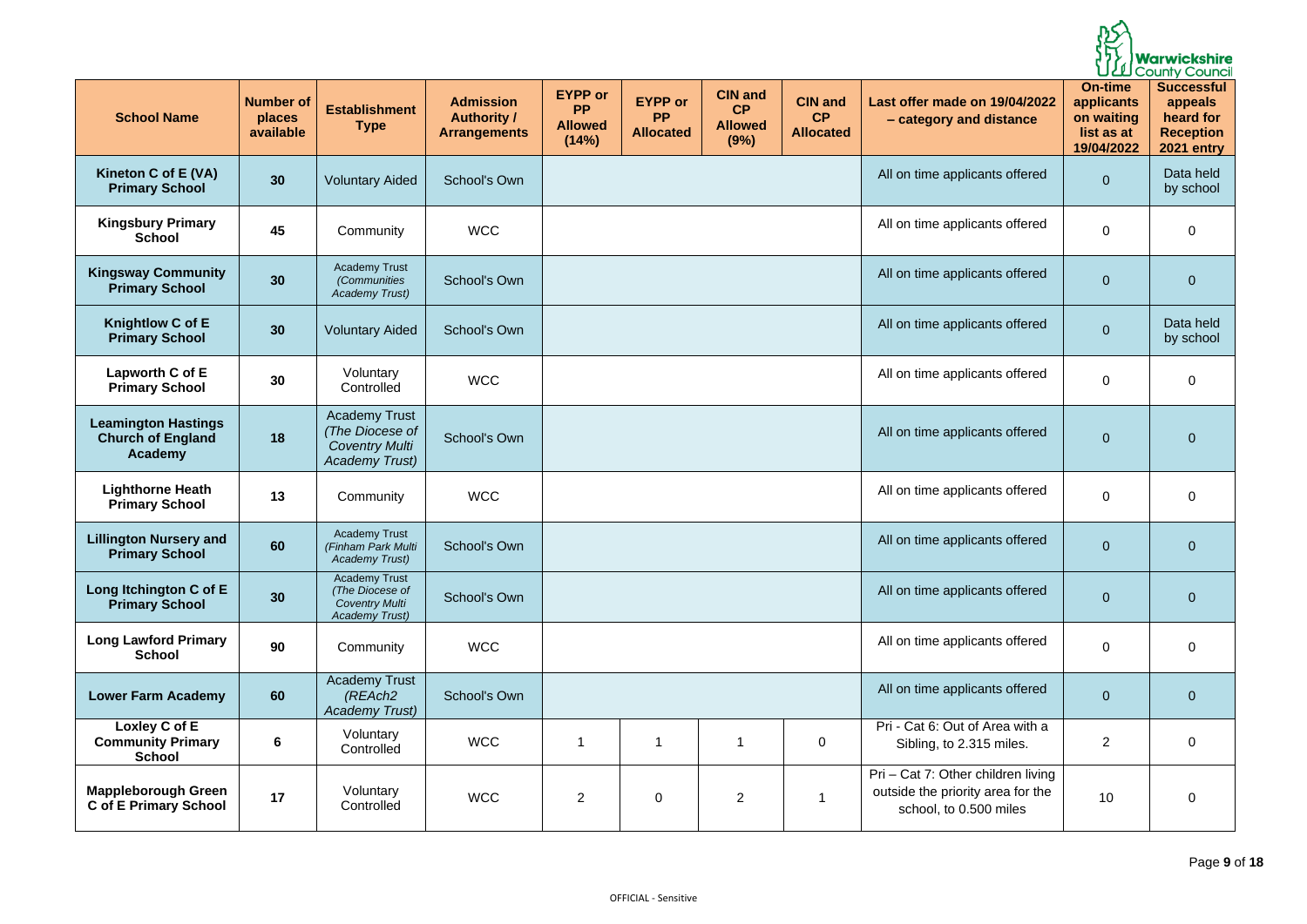Page **10** of **18**

|                                                                             |                                         |                                                                                     |                                                               |                                                        |                                                 |                                             |                                          |                                                                                                   |                                                                        | Warwickshire<br><b>LLI</b> County Council                                          |
|-----------------------------------------------------------------------------|-----------------------------------------|-------------------------------------------------------------------------------------|---------------------------------------------------------------|--------------------------------------------------------|-------------------------------------------------|---------------------------------------------|------------------------------------------|---------------------------------------------------------------------------------------------------|------------------------------------------------------------------------|------------------------------------------------------------------------------------|
| <b>School Name</b>                                                          | <b>Number of</b><br>places<br>available | <b>Establishment</b><br><b>Type</b>                                                 | <b>Admission</b><br><b>Authority /</b><br><b>Arrangements</b> | <b>EYPP or</b><br><b>PP</b><br><b>Allowed</b><br>(14%) | <b>EYPP or</b><br><b>PP</b><br><b>Allocated</b> | <b>CIN and CP</b><br><b>Allowed</b><br>(9%) | <b>CIN and</b><br>CP<br><b>Allocated</b> | Last offer made on 19/04/2022<br>- category and distance                                          | <b>On-time</b><br>applicants<br>on waiting<br>list as at<br>19/04/2022 | <b>Successful</b><br>appeals<br>heard for<br><b>Reception</b><br><b>2021 entry</b> |
| <b>Milby Primary School</b>                                                 | 60                                      | Community                                                                           | <b>WCC</b>                                                    | 8                                                      | $\overline{4}$                                  | 5                                           | $\mathbf 0$                              | Pri - Cat 6: Out of Area with a<br>Sibling, to 1.575 miles.                                       | 20                                                                     | $\mathbf 0$                                                                        |
| <b>Milverton Primary</b><br><b>School</b>                                   | 45                                      | Community                                                                           | <b>WCC</b>                                                    | 6                                                      | $\overline{0}$                                  | $\overline{4}$                              | $\mathbf 0$                              | Pri - Cat 7: Other children living<br>outside the priority area for the<br>school, to 0.696 miles | $\overline{7}$                                                         | $\mathbf 0$                                                                        |
| <b>Moreton Morrell C Of E</b><br><b>Primary School</b>                      | 15                                      | Foundation                                                                          | <b>School's Own</b>                                           |                                                        |                                                 |                                             |                                          | All on time applicants offered                                                                    | $\overline{0}$                                                         | Data held<br>by school                                                             |
| <b>Nathaniel Newton Infant</b><br><b>School</b>                             | 90                                      | Community                                                                           | <b>WCC</b>                                                    | 13                                                     | 11                                              | 8                                           | $\overline{2}$                           | Pri - Cat 7: Other children living<br>outside the priority area for the<br>school, to 0.873 miles | 12                                                                     | $\overline{0}$                                                                     |
| <b>Newbold And</b><br><b>Tredington C of E</b><br><b>Primary School</b>     | 15                                      | Voluntary<br>Controlled                                                             | <b>WCC</b>                                                    |                                                        |                                                 |                                             |                                          | All on time applicants offered                                                                    | $\mathbf 0$                                                            | $\overline{0}$                                                                     |
| <b>Newburgh Primary</b><br><b>School</b>                                    | 60                                      | Community                                                                           | <b>WCC</b>                                                    |                                                        |                                                 |                                             |                                          | All on time applicants offered                                                                    | $\mathbf 0$                                                            | $\mathbf 0$                                                                        |
| <b>Newdigate Primary</b><br><b>School</b>                                   | 60                                      | Community                                                                           | <b>WCC</b>                                                    |                                                        |                                                 |                                             |                                          | All on time applicants offered                                                                    | $\mathbf 0$                                                            | $\overline{0}$                                                                     |
| <b>Newton Regis C of E</b><br><b>Primary School</b>                         | 17                                      | <b>Academy Trust</b><br>(Heartwood<br>Church of<br>England<br><b>Academy Trust)</b> | School's Own                                                  |                                                        |                                                 |                                             |                                          | All on time applicants offered                                                                    | $\overline{0}$                                                         | $\overline{0}$                                                                     |
| <b>Northlands Primary</b><br><b>School</b>                                  | 30                                      | Community                                                                           | <b>WCC</b>                                                    | 4                                                      | $\overline{4}$                                  | 3                                           | $\mathbf 0$                              | Pri - Cat 7: Other children living<br>outside the priority area for the<br>school, to 0.219 miles | 13                                                                     | $\overline{0}$                                                                     |
| <b>Nursery Hill Primary</b><br><b>School</b>                                | 25                                      | Community                                                                           | <b>WCC</b>                                                    |                                                        |                                                 |                                             |                                          | All on time applicants offered                                                                    | $\mathbf 0$                                                            | $\overline{0}$                                                                     |
| <b>Oakfield Primary</b><br>Academy                                          | 60                                      | <b>Academy Trust</b><br>(REAch2<br><b>Academy Trust)</b>                            | School's Own                                                  |                                                        |                                                 |                                             |                                          | All on time applicants offered                                                                    | $\overline{0}$                                                         | $\overline{0}$                                                                     |
| Our Lady & St. Teresa's<br><b>Catholic Primary</b><br><b>School</b>         | 30                                      | <b>Voluntary Aided</b>                                                              | School's Own                                                  |                                                        |                                                 |                                             |                                          | All on time applicants offered                                                                    | $\overline{0}$                                                         | Data held<br>by school                                                             |
| <b>Our Lady and St</b><br><b>Joseph's Catholic</b><br><b>Primary School</b> | 70                                      | <b>Academy Trust</b><br>(The Holy Spirit<br><b>Catholic Multi</b><br>Academy)       | School's Own                                                  |                                                        |                                                 |                                             |                                          | Cat 7: Non-Catholic with Sibling,<br>to 1.844 miles                                               | 32                                                                     | $\overline{0}$                                                                     |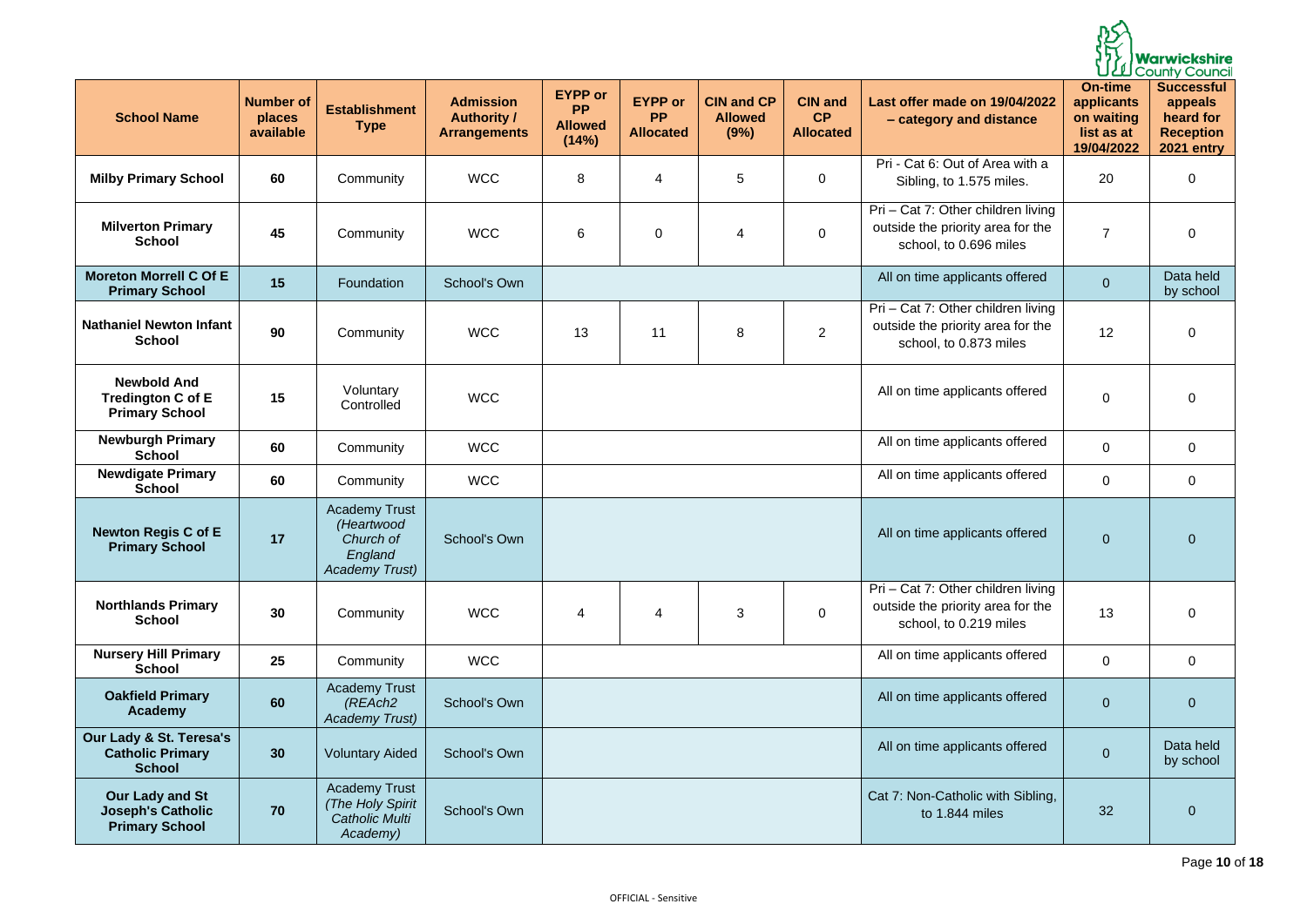Page **11** of **18**

|                                                                             |                                         |                                                                                      |                                                               |                                                        |                                                 |                                                |                                          |                                                                                                   |                                                                        | <b>Warwickshire</b><br>UU County Council                                           |
|-----------------------------------------------------------------------------|-----------------------------------------|--------------------------------------------------------------------------------------|---------------------------------------------------------------|--------------------------------------------------------|-------------------------------------------------|------------------------------------------------|------------------------------------------|---------------------------------------------------------------------------------------------------|------------------------------------------------------------------------|------------------------------------------------------------------------------------|
| <b>School Name</b>                                                          | <b>Number of</b><br>places<br>available | <b>Establishment</b><br><b>Type</b>                                                  | <b>Admission</b><br><b>Authority /</b><br><b>Arrangements</b> | <b>EYPP</b> or<br><b>PP</b><br><b>Allowed</b><br>(14%) | <b>EYPP or</b><br><b>PP</b><br><b>Allocated</b> | <b>CIN and</b><br>CP<br><b>Allowed</b><br>(9%) | <b>CIN and</b><br>CP<br><b>Allocated</b> | Last offer made on 19/04/2022<br>- category and distance                                          | <b>On-time</b><br>applicants<br>on waiting<br>list as at<br>19/04/2022 | <b>Successful</b><br>appeals<br>heard for<br><b>Reception</b><br><b>2021 entry</b> |
| <b>Our Lady's Catholic</b><br><b>Primary School,</b><br><b>Alcester</b>     | 15                                      | <b>Academy Trust</b><br>(Holy Family<br><b>Catholic Multi</b><br>Academy<br>Company) | School's Own                                                  |                                                        |                                                 |                                                |                                          | All on time applicants offered                                                                    | $\overline{0}$                                                         | Data held<br>by school                                                             |
| <b>Our Lady's Catholic</b><br><b>Primary School,</b><br><b>Princethorpe</b> | 17                                      | <b>Voluntary Aided</b>                                                               | School's Own                                                  |                                                        |                                                 |                                                |                                          | All on time applicants offered                                                                    | $\overline{0}$                                                         | Data held<br>by school                                                             |
| <b>Outwoods Primary</b><br><b>School</b>                                    | 60                                      | Community                                                                            | <b>WCC</b>                                                    |                                                        |                                                 |                                                |                                          | All on time applicants offered                                                                    | $\overline{0}$                                                         | $\overline{0}$                                                                     |
| <b>Paddox Primary School</b>                                                | 90                                      | Community                                                                            | <b>WCC</b>                                                    | 13                                                     | 5                                               | 8                                              | -1                                       | Pri - Cat 6: Out of Area with a<br>Sibling, to 1.832 miles.                                       | 24                                                                     | $\mathbf 0$                                                                        |
| <b>Park Lane Primary</b><br><b>School</b>                                   | 60                                      | <b>Academy Trust</b><br>(The Griffin<br>School's Trust)                              | <b>School's Own</b><br>(use WCC)                              | 8                                                      | 8                                               | 5                                              | $\overline{0}$                           | Pri - Cat 7: Other children living<br>outside the priority area for the<br>school, to 1.509 miles | 8                                                                      | $\overline{0}$                                                                     |
| <b>Priors Field Primary</b><br><b>School</b>                                | 30                                      | Community                                                                            | <b>WCC</b>                                                    | 4                                                      | $\mathbf 0$                                     | 3                                              | $\mathbf 0$                              | Pri - Cat 7: Other children living<br>outside the priority area for the<br>school, to 0.933 miles | 10                                                                     | $\mathbf 0$                                                                        |
| <b>Provost Williams C of E</b><br><b>Primary School</b>                     | 30                                      | Voluntary<br>Controlled                                                              | <b>WCC</b>                                                    |                                                        |                                                 |                                                |                                          | All on time applicants offered                                                                    | $\mathbf 0$                                                            | $\mathbf 0$                                                                        |
| <b>Quinton Primary School</b>                                               | 30                                      | Community                                                                            | <b>WCC</b>                                                    |                                                        |                                                 |                                                |                                          | All on time applicants offered                                                                    | $\mathbf 0$                                                            | $\mathbf 0$                                                                        |
| <b>Race Leys Infant</b><br><b>School</b>                                    | 60                                      | Community                                                                            | <b>WCC</b>                                                    |                                                        |                                                 |                                                |                                          | All on time applicants offered                                                                    | $\overline{0}$                                                         | $\overline{0}$                                                                     |
| <b>Racemeadow Primary</b><br>Academy                                        | 60                                      | <b>Academy Trust</b><br>(REAch2)<br><b>Academy Trust)</b>                            | School's Own                                                  |                                                        |                                                 |                                                |                                          | All on time applicants offered                                                                    | $\overline{0}$                                                         | $\overline{0}$                                                                     |
| Radford Semele C.Of E.<br><b>Primary School</b>                             | 30                                      | Voluntary<br>Controlled                                                              | <b>WCC</b>                                                    |                                                        |                                                 |                                                |                                          | All on time applicants offered                                                                    | $\mathbf 0$                                                            | $\mathbf 0$                                                                        |
| <b>Riverside Academy</b>                                                    | 30                                      | <b>Academy Trust</b><br>(REAch2<br><b>Academy Trust)</b>                             | School's Own                                                  |                                                        |                                                 |                                                |                                          | Other children, to 0.710 miles                                                                    | 11                                                                     | $\overline{0}$                                                                     |
| <b>Rokeby Primary School</b>                                                | 30                                      | <b>Academy Trust</b><br>(Stowe Valley Multi<br>Academy Trust)                        | School's Own                                                  |                                                        |                                                 |                                                |                                          | All on time applicants offered                                                                    | $\overline{0}$                                                         | $\overline{0}$                                                                     |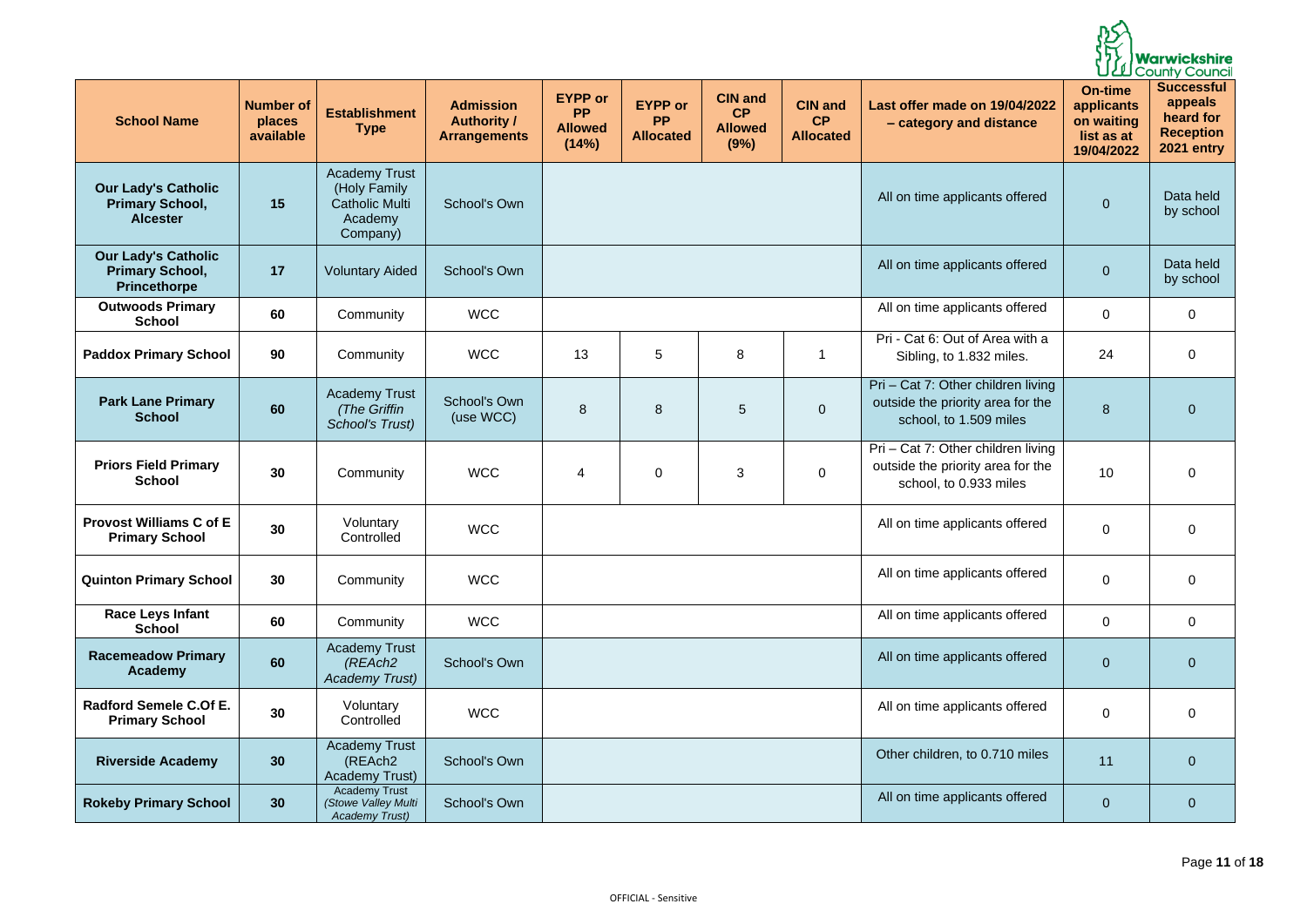Page **12** of **18**

|                                                                               |                                         |                                                                                           |                                                               |                                                        |                                                 |                                                       |                                          |                                                                                                   |                                                                        | <b>Warwickshire</b><br>LLI County Council                                          |
|-------------------------------------------------------------------------------|-----------------------------------------|-------------------------------------------------------------------------------------------|---------------------------------------------------------------|--------------------------------------------------------|-------------------------------------------------|-------------------------------------------------------|------------------------------------------|---------------------------------------------------------------------------------------------------|------------------------------------------------------------------------|------------------------------------------------------------------------------------|
| <b>School Name</b>                                                            | <b>Number of</b><br>places<br>available | <b>Establishment</b><br><b>Type</b>                                                       | <b>Admission</b><br><b>Authority /</b><br><b>Arrangements</b> | <b>EYPP or</b><br><b>PP</b><br><b>Allowed</b><br>(14%) | <b>EYPP or</b><br><b>PP</b><br><b>Allocated</b> | <b>CIN and</b><br><b>CP</b><br><b>Allowed</b><br>(9%) | <b>CIN and</b><br>CP<br><b>Allocated</b> | Last offer made on 19/04/2022<br>- category and distance                                          | <b>On-time</b><br>applicants<br>on waiting<br>list as at<br>19/04/2022 | <b>Successful</b><br>appeals<br>heard for<br><b>Reception</b><br><b>2021 entry</b> |
| <b>Rugby Free Primary</b><br><b>School</b>                                    | 60                                      | <b>Free School</b><br>(Knowledge<br>School's Trust)                                       | <b>School's Own</b>                                           |                                                        |                                                 |                                                       |                                          | Other children, to 0.945 miles                                                                    | 15                                                                     | $\overline{0}$                                                                     |
| <b>Salford Priors C of E</b><br><b>Primary School</b>                         | 15                                      | <b>Academy Trust</b><br>(The Diocese of<br><b>Coventry Multi</b><br><b>Academy Trust)</b> | <b>School's Own</b>                                           |                                                        |                                                 |                                                       |                                          | All on time applicants offered                                                                    | $\overline{0}$                                                         | Data held<br>by school                                                             |
| <b>Shipston-on-Stour</b><br><b>Primary School</b>                             | 60                                      | <b>Academy Trust</b><br>(Stour<br>Federation<br>Trust)                                    | <b>School's Own</b>                                           |                                                        |                                                 |                                                       |                                          | All on time applicants offered                                                                    | $\overline{0}$                                                         | $\overline{0}$                                                                     |
| <b>Shottery St. Andrew's C</b><br>of E Primary School                         | 15                                      | Voluntary<br>Controlled                                                                   | <b>WCC</b>                                                    |                                                        |                                                 |                                                       |                                          | All on time applicants offered                                                                    | $\mathbf 0$                                                            | $\overline{0}$                                                                     |
| <b>Shrubland Street</b><br><b>Community Primary</b><br><b>School</b>          | 28                                      | Community                                                                                 | <b>WCC</b>                                                    | 4                                                      | $\mathbf 0$                                     | 3                                                     | -1                                       | Pri - Cat 7: Other children living<br>outside the priority area for the<br>school, to 1.466 miles |                                                                        | $\overline{0}$                                                                     |
| <b>Shustoke C of E</b><br><b>Primary School</b>                               | 30                                      | Voluntary<br>Controlled                                                                   | <b>WCC</b>                                                    |                                                        |                                                 |                                                       |                                          | All on time applicants offered                                                                    | $\mathbf 0$                                                            | $\mathbf 0$                                                                        |
| <b>Snitterfield Primary</b><br><b>School</b>                                  | 15                                      | Community                                                                                 | <b>WCC</b>                                                    | $\overline{2}$                                         | 1                                               |                                                       | $\mathbf 0$                              | Pri - Cat 7: Other children living<br>outside the priority area for the<br>school, to 2.490 miles |                                                                        | $\mathbf 0$                                                                        |
| <b>Southam Primary</b><br><b>School</b>                                       | 60                                      | <b>Academy Trust</b><br>(Stowe Valley Multi<br><b>Academy Trust)</b>                      | <b>School's Own</b>                                           |                                                        |                                                 |                                                       |                                          | All on time applicants offered                                                                    | $\overline{0}$                                                         | $\overline{0}$                                                                     |
| <b>Southam St. James</b><br>(Voluntary Aided)<br><b>C of E Primary School</b> | 30                                      | <b>Voluntary Aided</b>                                                                    | <b>School's Own</b>                                           |                                                        |                                                 |                                                       |                                          | All on time applicants offered                                                                    | $\overline{0}$                                                         | Data held<br>by school                                                             |
| St. Andrew's Benn C of<br><b>E (Voluntary Aided)</b><br><b>Primary School</b> | 45                                      | <b>Voluntary Aided</b>                                                                    | <b>School's Own</b>                                           |                                                        |                                                 |                                                       |                                          | All on time applicants offered                                                                    | $\overline{0}$                                                         | Data held<br>by school                                                             |
| <b>St. Anne's Catholic</b><br><b>Primary School</b>                           | 30                                      | <b>Academy Trust</b><br>(The Holy Spirit<br><b>Catholic Multi</b><br>Academy)             | <b>School's Own</b>                                           |                                                        |                                                 |                                                       |                                          | All on time applicants offered                                                                    | $\overline{0}$                                                         | $\overline{0}$                                                                     |
| <b>St. Anthony's Catholic</b><br><b>Primary School</b>                        | 30                                      | <b>Voluntary Aided</b>                                                                    | <b>School's Own</b>                                           |                                                        |                                                 |                                                       |                                          | Cat 7: Non-Catholic with sibling,<br>to 0.086 miles                                               | 31                                                                     | $\overline{0}$                                                                     |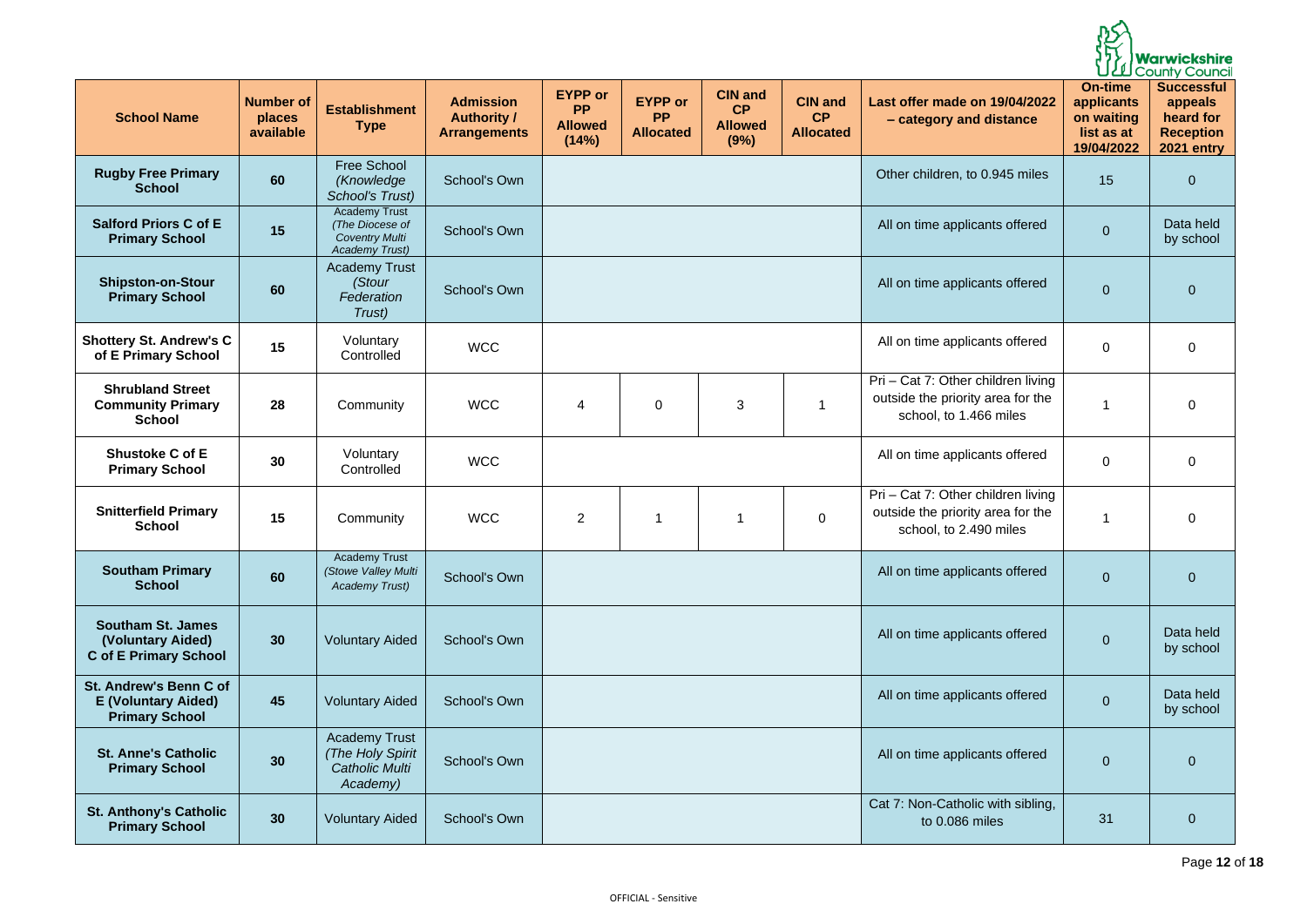|                                                                            |                                         |                                                                                      |                                                               |                                                        |                                                 |                                                |                                          |                                                              |                                                                        | Warwickshire<br>UU County Council                                           |
|----------------------------------------------------------------------------|-----------------------------------------|--------------------------------------------------------------------------------------|---------------------------------------------------------------|--------------------------------------------------------|-------------------------------------------------|------------------------------------------------|------------------------------------------|--------------------------------------------------------------|------------------------------------------------------------------------|-----------------------------------------------------------------------------|
| <b>School Name</b>                                                         | <b>Number of</b><br>places<br>available | <b>Establishment</b><br><b>Type</b>                                                  | <b>Admission</b><br><b>Authority /</b><br><b>Arrangements</b> | <b>EYPP</b> or<br><b>PP</b><br><b>Allowed</b><br>(14%) | <b>EYPP or</b><br><b>PP</b><br><b>Allocated</b> | <b>CIN and</b><br>CP<br><b>Allowed</b><br>(9%) | <b>CIN and</b><br>CP<br><b>Allocated</b> | Last offer made on 19/04/2022<br>- category and distance     | <b>On-time</b><br>applicants<br>on waiting<br>list as at<br>19/04/2022 | Successful<br>appeals<br>heard for<br><b>Reception</b><br><b>2021 entry</b> |
| <b>St. Augustine's Catholic</b><br><b>Primary School</b>                   | 30                                      | <b>Voluntary Aided</b>                                                               | <b>School's Own</b>                                           |                                                        |                                                 |                                                |                                          | Cat 8: Non-Catholic Children, to<br>0.433 miles              | 8                                                                      | Data held<br>by school                                                      |
| <b>St. Benedict's Catholic</b><br><b>Primary School</b>                    | 30                                      | <b>Academy Trust</b><br>(The Holy Spirit<br><b>Catholic Multi</b><br>Academy)        | <b>School's Own</b>                                           |                                                        |                                                 |                                                |                                          | All on time applicants offered                               | $\overline{0}$                                                         | $\overline{0}$                                                              |
| <b>St. Edward's Catholic</b><br><b>Primary School</b>                      | 30                                      | <b>Voluntary Aided</b>                                                               | <b>School's Own</b>                                           |                                                        |                                                 |                                                |                                          | All on time applicants offered                               | $\overline{0}$                                                         | Data held<br>by school                                                      |
| <b>St. Francis Catholic</b><br><b>Primary School</b>                       | 30                                      | <b>Academy Trust</b><br>(The Holy Spirit<br><b>Catholic Multi</b><br>Academy)        | <b>School's Own</b>                                           |                                                        |                                                 |                                                |                                          | All on time applicants offered                               | $\overline{0}$                                                         | $\overline{0}$                                                              |
| <b>St Gabriel's C of E</b><br><b>Academy</b>                               | 45                                      | <b>Academy Trust</b><br>(Houlton Church<br>of England)                               | <b>School's Own</b>                                           |                                                        |                                                 |                                                |                                          | Cat 7: Other Children, to 2.738<br>miles                     | 11                                                                     | Data held<br>by school                                                      |
| <b>St. Gregory's Catholic</b><br><b>Primary School</b>                     | 30                                      | <b>Academy Trust</b><br>(Holy Family<br><b>Catholic Multi</b><br>Academy<br>Company) | <b>School's Own</b>                                           |                                                        |                                                 |                                                |                                          | Cat 7: Non-Catholic Children<br>With Sibling, to 0.800 miles | 10                                                                     | Data held<br>by school                                                      |
| <b>St. John's Primary</b><br><b>School and Nursery</b>                     | 30                                      | Community                                                                            | <b>WCC</b>                                                    |                                                        |                                                 |                                                |                                          | All on time applicants offered                               | $\mathbf 0$                                                            | 0                                                                           |
| <b>St. Joseph's Catholic</b><br><b>Primary</b>                             | 30                                      | <b>Voluntary Aided</b>                                                               | <b>School's Own</b>                                           |                                                        |                                                 |                                                |                                          | All on time applicants offered                               | $\overline{0}$                                                         | $\overline{0}$                                                              |
| St. Lawrence C of E<br>(Voluntary Aided)<br><b>Primary School</b>          | 27                                      | <b>Voluntary Aided</b>                                                               | <b>School's Own</b>                                           |                                                        |                                                 |                                                |                                          | All on time applicants offered                               | $\overline{0}$                                                         | Data held<br>by school                                                      |
| <b>St. Marie's Catholic</b><br><b>Primary School and</b><br><b>Nursery</b> | 60                                      | <b>Voluntary Aided</b>                                                               | <b>School's Own</b>                                           |                                                        |                                                 |                                                |                                          | All on time applicants offered                               | $\overline{0}$                                                         | Data held<br>by school                                                      |
| <b>St. Mary Immaculate</b><br><b>Catholic Primary</b><br><b>School</b>     | <b>20</b>                               | <b>Voluntary Aided</b>                                                               | School's Own                                                  |                                                        |                                                 |                                                |                                          | All on time applicants offered                               | $\overline{0}$                                                         | Data held<br>by school                                                      |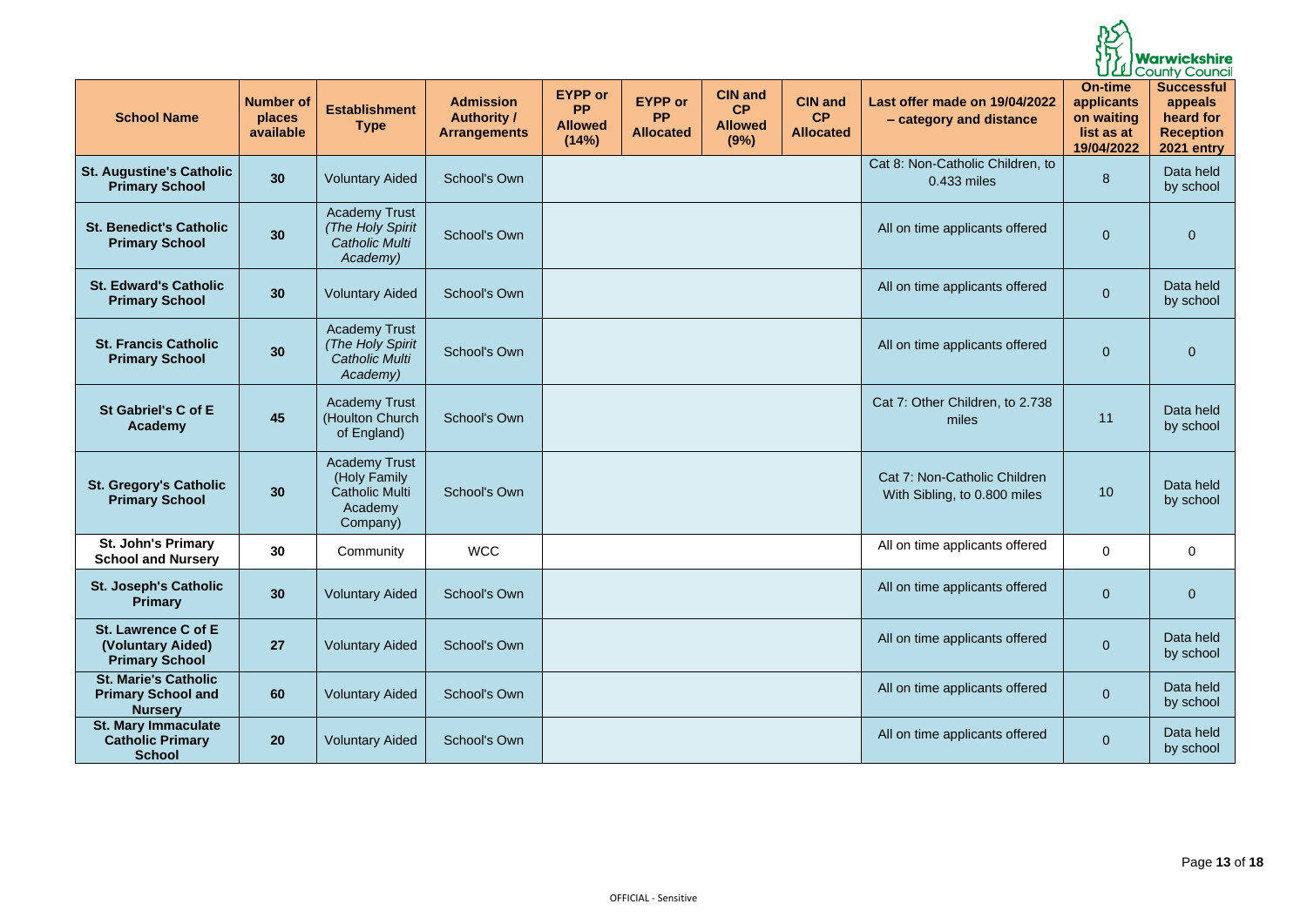|                                                                         |                                         |                                                                                           |                                                               |                                                        |                                                 |                                                |                                                 |                                                                                                   |                                                                        | <b>Warwickshire</b><br>LLI County Council                                   |
|-------------------------------------------------------------------------|-----------------------------------------|-------------------------------------------------------------------------------------------|---------------------------------------------------------------|--------------------------------------------------------|-------------------------------------------------|------------------------------------------------|-------------------------------------------------|---------------------------------------------------------------------------------------------------|------------------------------------------------------------------------|-----------------------------------------------------------------------------|
| <b>School Name</b>                                                      | <b>Number of</b><br>places<br>available | <b>Establishment</b><br><b>Type</b>                                                       | <b>Admission</b><br><b>Authority /</b><br><b>Arrangements</b> | <b>EYPP</b> or<br><b>PP</b><br><b>Allowed</b><br>(14%) | <b>EYPP or</b><br><b>PP</b><br><b>Allocated</b> | <b>CIN and</b><br>CP<br><b>Allowed</b><br>(9%) | <b>CIN and</b><br><b>CP</b><br><b>Allocated</b> | Last offer made on 19/04/2022<br>- category and distance                                          | <b>On-time</b><br>applicants<br>on waiting<br>list as at<br>19/04/2022 | Successful<br>appeals<br>heard for<br><b>Reception</b><br><b>2021 entry</b> |
| <b>St. Mary's Catholic</b><br><b>Primary School, Henley</b><br>in Arden | 12                                      | <b>Academy Trust</b><br>(Holy Family<br><b>Catholic Multi</b><br>Academy<br>Company)      | <b>School's Own</b>                                           |                                                        |                                                 |                                                |                                                 | All on time applicants offered                                                                    | $\overline{0}$                                                         | Data held<br>by school                                                      |
| <b>St. Mary's Catholic</b><br><b>Primary School,</b><br><b>Southam</b>  | 30                                      | <b>Voluntary Aided</b>                                                                    | <b>School's Own</b>                                           |                                                        |                                                 |                                                |                                                 | All on time applicants offered                                                                    | $\overline{0}$                                                         | Data held<br>by school                                                      |
| <b>St. Mary's Catholic</b><br><b>Primary School,</b><br><b>Studley</b>  | 30                                      | <b>Voluntary Aided</b>                                                                    | School's Own                                                  |                                                        |                                                 |                                                |                                                 | Cat 8: Non-Catholic Children, to<br>1.837 miles                                                   | 3                                                                      | Data held<br>by school                                                      |
| <b>St. Matthew's Bloxam C</b><br>of E Primary School                    | 30                                      | Voluntary<br>Controlled                                                                   | <b>WCC</b>                                                    | 4                                                      | 4                                               | 3                                              |                                                 | Pri - Cat 7: Other children living<br>outside the priority area for the<br>school, to 0.620 miles |                                                                        | 0                                                                           |
| <b>St. Michael's Church of</b><br><b>England Academy</b>                | 60                                      | <b>Academy Trust</b><br>(The Diocese of<br><b>Coventry Multi</b><br><b>Academy Trust)</b> | School's Own                                                  |                                                        |                                                 |                                                |                                                 | All on time applicants offered                                                                    | $\overline{0}$                                                         | Data held<br>by school                                                      |
| St. Nicholas' C of E<br><b>Primary School,</b><br><b>Alcester</b>       | 60                                      | <b>Academy Trust</b><br>(St Nicholas C<br>of E School<br>Trust)                           | <b>School's Own</b>                                           |                                                        |                                                 |                                                |                                                 | All on time applicants offered                                                                    | $\overline{0}$                                                         | 0                                                                           |
| St. Nicholas C of E<br><b>Primary School,</b><br><b>Kenilworth</b>      | 60                                      | Voluntary<br>Controlled                                                                   | <b>WCC</b>                                                    | 8                                                      | -1                                              | 5                                              | $\mathbf 0$                                     | Pri - Cat 6: Out of Area with a<br>Sibling, to 0.800 miles.                                       | 12                                                                     | $\overline{0}$                                                              |
| St. Nicolas C of E<br><b>Academy</b>                                    | 60                                      | <b>Academy Trust</b><br>(The Diocese of<br><b>Coventry Multi</b><br><b>Academy Trust)</b> | <b>School's Own</b>                                           |                                                        |                                                 |                                                |                                                 | Cat 7: Any Other Children, to<br>1.380 miles                                                      | 3                                                                      | Data held<br>by school                                                      |
| St. Oswald's C of E<br>Academy                                          | 30                                      | <b>Academy Trust</b><br>(The Diocese of<br><b>Coventry Multi</b><br><b>Academy Trust)</b> | <b>School's Own</b>                                           |                                                        |                                                 |                                                |                                                 | All on time applicants offered                                                                    | $\overline{0}$                                                         | $\overline{0}$                                                              |
| <b>St. Patrick's Catholic</b><br><b>Primary School</b>                  | 30                                      | <b>Voluntary Aided</b>                                                                    | <b>School's Own</b>                                           |                                                        |                                                 |                                                |                                                 | All on time applicants offered                                                                    | $\overline{0}$                                                         | $\overline{0}$                                                              |
| St. Paul's C of E<br><b>Primary School,</b><br><b>Leamington Spa</b>    | 45                                      | <b>Voluntary Aided</b>                                                                    | <b>School's Own</b>                                           |                                                        |                                                 |                                                |                                                 | All on time applicants offered                                                                    | $\overline{0}$                                                         | Data held<br>by school                                                      |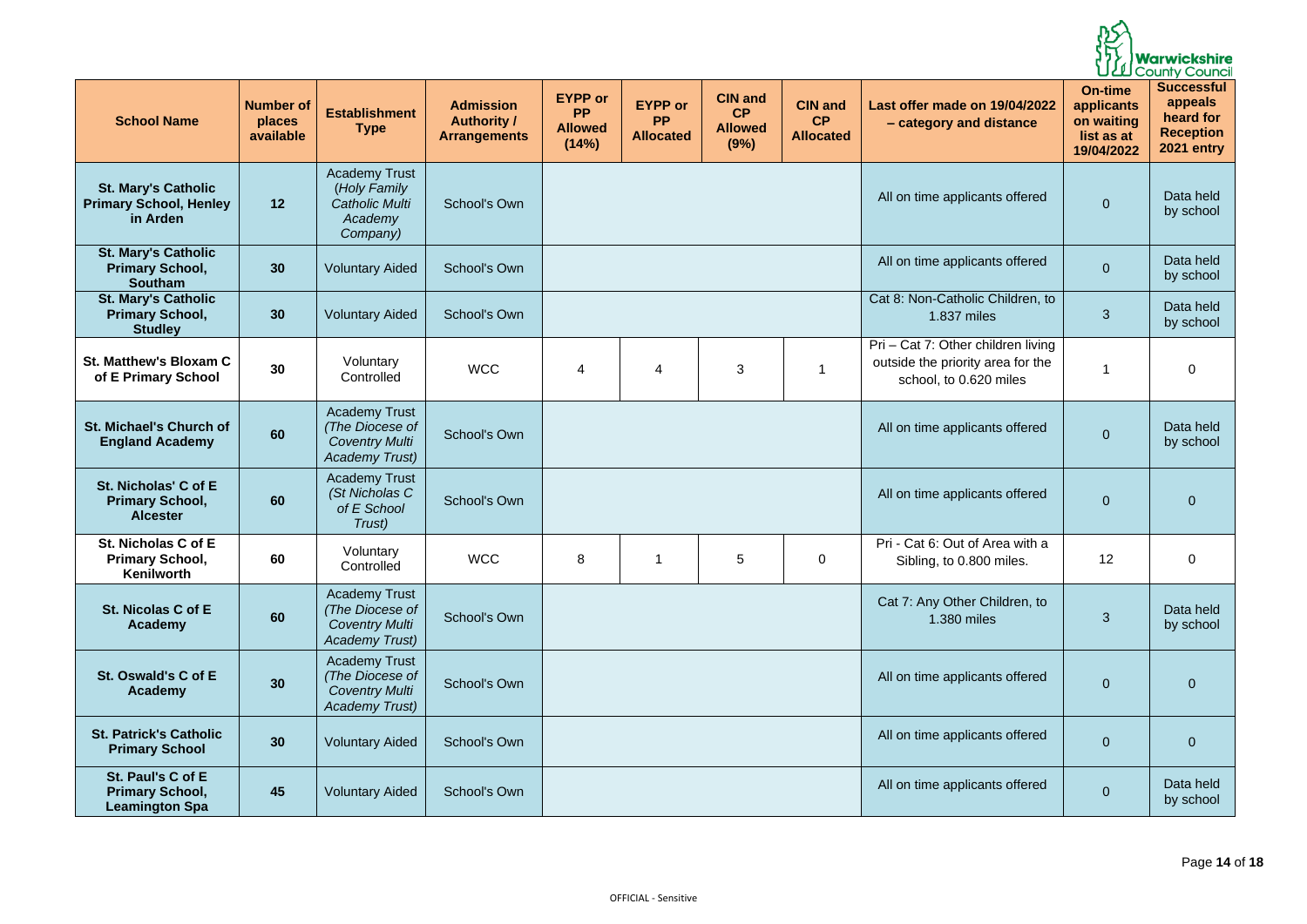|                                                                |                                         |                                                                         |                                                               |                                                        |                                                 |                                             |                                          |                                                                                                   |                                                                        | <b>Warwickshire</b><br>LLI County Council                                          |
|----------------------------------------------------------------|-----------------------------------------|-------------------------------------------------------------------------|---------------------------------------------------------------|--------------------------------------------------------|-------------------------------------------------|---------------------------------------------|------------------------------------------|---------------------------------------------------------------------------------------------------|------------------------------------------------------------------------|------------------------------------------------------------------------------------|
| <b>School Name</b>                                             | <b>Number of</b><br>places<br>available | <b>Establishment</b><br><b>Type</b>                                     | <b>Admission</b><br><b>Authority /</b><br><b>Arrangements</b> | <b>EYPP or</b><br><b>PP</b><br><b>Allowed</b><br>(14%) | <b>EYPP or</b><br><b>PP</b><br><b>Allocated</b> | <b>CIN and CP</b><br><b>Allowed</b><br>(9%) | <b>CIN and</b><br>CP<br><b>Allocated</b> | Last offer made on 19/04/2022<br>- category and distance                                          | <b>On-time</b><br>applicants<br>on waiting<br>list as at<br>19/04/2022 | <b>Successful</b><br>appeals<br>heard for<br><b>Reception</b><br><b>2021 entry</b> |
| St. Paul's C of E<br><b>Primary School,</b><br><b>Nuneaton</b> | 60                                      | Voluntary<br>Controlled                                                 | <b>WCC</b>                                                    | 8                                                      | 8                                               | 5                                           | -1                                       | Pri - Cat 7: Other children living<br>outside the priority area for the<br>school, to 0.622 miles | 17                                                                     | $\overline{0}$                                                                     |
| <b>St. Peter's Catholic</b><br><b>Primary School</b>           | 15                                      | <b>Voluntary Aided</b>                                                  | <b>School's Own</b>                                           |                                                        |                                                 |                                             |                                          | Cat 8: Non-Catholic Children, to<br>0.158 miles                                                   | 9                                                                      | $\overline{0}$                                                                     |
| <b>Stockingford Academy</b>                                    | 90                                      | <b>Academy Trust</b><br>(Inspire Education<br>Trust)                    | <b>School's Own</b>                                           |                                                        |                                                 |                                             |                                          | All on time applicants offered                                                                    | $\overline{0}$                                                         | $\overline{0}$                                                                     |
| <b>Stockton Primary</b><br><b>School</b>                       | 18                                      | <b>Academy Trust</b><br>(Stowe Valley Multi<br><b>Academy Trust)</b>    | <b>School's Own</b>                                           |                                                        |                                                 |                                             |                                          | All on time applicants offered                                                                    | $\overline{0}$                                                         | $\overline{0}$                                                                     |
| <b>Stratford-upon-Avon</b><br><b>Primary School</b>            | 30 <sub>2</sub>                         | <b>Academy Trust</b><br><i>(Communities</i><br><b>Academy Trust)</b>    | <b>School's Own</b>                                           |                                                        |                                                 |                                             |                                          | Pri - Cat 7: Other children living<br>outside the priority area for the<br>school, to 1.210 miles | 9                                                                      | $\overline{0}$                                                                     |
| <b>Studley Community</b><br><b>Infant School</b>               | 45                                      | <b>Academy Trust</b><br>(Arden Forest CofE<br>Multi Academy<br>Trust)   | School's Own                                                  |                                                        |                                                 |                                             |                                          | All on time applicants offered                                                                    | $\overline{0}$                                                         | $\overline{0}$                                                                     |
| <b>Sydenham Primary</b><br><b>School</b>                       | 60                                      | Community                                                               | <b>WCC</b>                                                    |                                                        |                                                 |                                             |                                          | All on time applicants offered                                                                    | $\mathbf 0$                                                            | $\mathbf 0$                                                                        |
| <b>Tanworth-in-Arden C of</b><br><b>E Primary School</b>       | 30                                      | <b>Academy Trust</b><br>(Tanworth-in-<br><b>Arden Academy</b><br>Trust) | School's Own                                                  |                                                        |                                                 |                                             |                                          | All on time applicants offered                                                                    | $\overline{0}$                                                         | Data held<br>by school                                                             |
| <b>Telford Infant School</b>                                   | 90                                      | Community                                                               | <b>WCC</b>                                                    | 13                                                     | $\boldsymbol{0}$                                | 8                                           | $\mathbf 0$                              | Pri - Cat 7: Other children living<br>outside the priority area for the<br>school, to 3.758 miles | $\mathfrak{S}$                                                         | $\mathbf 0$                                                                        |
| <b>Temple Grafton C of E</b><br><b>Primary School</b>          | 15                                      | <b>Academy Trust</b><br>(Arden Forest CofE<br>Multi Academy<br>Trust)   | <b>School's Own</b>                                           |                                                        |                                                 |                                             |                                          | All on time applicants offered                                                                    | $\overline{0}$                                                         | $\overline{0}$                                                                     |
| <b>Temple Herdewyke</b><br><b>Primary School</b>               | 15                                      | <b>Academy Trust</b><br>(Arden Forest CofE<br>Multi Academy<br>Trust)   | <b>School's Own</b>                                           |                                                        |                                                 |                                             |                                          | All on time applicants offered                                                                    | $\overline{0}$                                                         | $\overline{0}$                                                                     |
| The Canons C of E<br><b>Primary School</b>                     | 90                                      | <b>Voluntary Aided</b>                                                  | School's Own                                                  |                                                        |                                                 |                                             |                                          | All on time applicants offered                                                                    | $\overline{0}$                                                         | Data held<br>by school                                                             |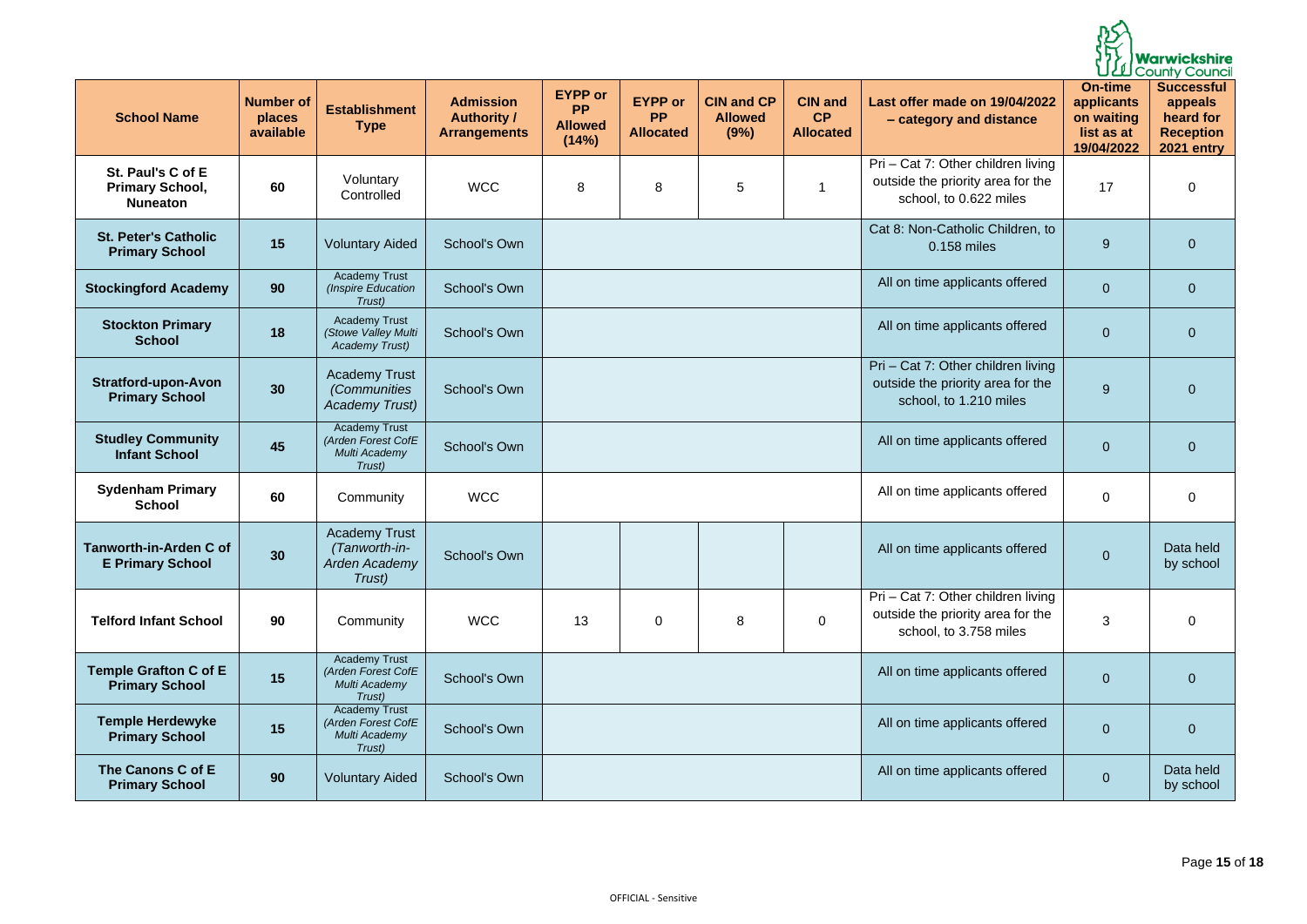Page **16** of **18**

|                                                          |                                         |                                                                                                    |                                                               |                                                        |                                                 |                                                |                                          |                                                          |                                                                        | <b>Warwickshire</b><br>LLI County Council                                          |
|----------------------------------------------------------|-----------------------------------------|----------------------------------------------------------------------------------------------------|---------------------------------------------------------------|--------------------------------------------------------|-------------------------------------------------|------------------------------------------------|------------------------------------------|----------------------------------------------------------|------------------------------------------------------------------------|------------------------------------------------------------------------------------|
| <b>School Name</b>                                       | <b>Number of</b><br>places<br>available | <b>Establishment</b><br><b>Type</b>                                                                | <b>Admission</b><br><b>Authority /</b><br><b>Arrangements</b> | <b>EYPP or</b><br><b>PP</b><br><b>Allowed</b><br>(14%) | <b>EYPP or</b><br><b>PP</b><br><b>Allocated</b> | <b>CIN and</b><br>CP<br><b>Allowed</b><br>(9%) | <b>CIN and</b><br>CP<br><b>Allocated</b> | Last offer made on 19/04/2022<br>- category and distance | <b>On-time</b><br>applicants<br>on waiting<br>list as at<br>19/04/2022 | <b>Successful</b><br>appeals<br>heard for<br><b>Reception</b><br><b>2021 entry</b> |
| The Dassett C of E<br><b>Primary School</b>              | 30                                      | Voluntary<br>Controlled                                                                            | <b>WCC</b>                                                    |                                                        |                                                 |                                                |                                          | All on time applicants offered                           | $\overline{0}$                                                         | $\mathbf 0$                                                                        |
| The Ferncumbe C of E<br><b>Primary School</b>            | 30                                      | <b>Academy Trust</b><br>(Arden Forest CofE<br>Multi Academy<br>Trust)                              | School's Own                                                  |                                                        |                                                 |                                                |                                          | All on time applicants offered                           | $\overline{0}$                                                         | $\overline{0}$                                                                     |
| The Nethersole C of E<br>Academy                         | 45                                      | <b>Academy Trust</b><br>(The Nethersole<br>Church of<br>England<br><b>Primary School</b><br>Trust) | <b>School's Own</b>                                           |                                                        |                                                 |                                                |                                          | All on time applicants offered                           | $\overline{0}$                                                         | $\overline{0}$                                                                     |
| <b>The Priors School</b>                                 | 12                                      | Free (The Priors<br><b>School Trust)</b>                                                           | School's Own                                                  |                                                        |                                                 |                                                |                                          | All on time applicants offered                           | $\overline{0}$                                                         | $\overline{0}$                                                                     |
| The Revel C of E<br>(Aided) Primary School               | 45                                      | <b>Voluntary Aided</b>                                                                             | School's Own                                                  |                                                        |                                                 |                                                |                                          | Cat 7: Other Children, to 4.315<br>miles                 | $\overline{4}$                                                         | Data held<br>by school                                                             |
| <b>Thomas Jolyffe Primary</b><br><b>School</b>           | 60                                      | Community                                                                                          | <b>WCC</b>                                                    |                                                        |                                                 |                                                |                                          | All on time applicants offered                           | $\mathbf 0$                                                            | $\overline{0}$                                                                     |
| <b>Thorns Community</b><br><b>Infant School</b>          | 60                                      | Community                                                                                          | <b>WCC</b>                                                    |                                                        |                                                 |                                                |                                          | All on time applicants offered                           | $\mathbf 0$                                                            | $\overline{0}$                                                                     |
| <b>Tudor Grange Primary</b><br><b>Academy, Haselor</b>   | 15                                      | <b>Academy Trust</b><br><b>(Tudor Grange</b><br>Academies<br>Trust)                                | <b>School's Own</b>                                           |                                                        |                                                 |                                                |                                          | Cat 5: Other Children, to 4.480<br>miles                 | $\overline{2}$                                                         | $\overline{0}$                                                                     |
| <b>Tudor Grange Primary</b><br><b>Academy, Meon Vale</b> | 30                                      | <b>Academy Trust</b><br>(Tudor Grange<br>Academies<br>Trust)                                       | <b>School's Own</b>                                           |                                                        |                                                 |                                                |                                          | Cat 7: Other Children to 0.443<br>miles                  | $5\overline{)}$                                                        |                                                                                    |
| <b>Tysoe C of E Primary</b><br><b>School</b>             | 30                                      | <b>Academy Trust</b><br>(Fosse MAT)                                                                | <b>School's Own</b>                                           |                                                        |                                                 |                                                |                                          | All on time applicants offered                           | $\overline{0}$                                                         | $\overline{0}$                                                                     |
| <b>Warton Nethersole's C</b><br>of E Primary School      | 22                                      | <b>Academy Trust</b><br>(Heartwood<br>Church of<br>England<br><b>Academy Trust)</b>                | <b>School's Own</b>                                           |                                                        |                                                 |                                                |                                          | All on time applicants offered                           | $\overline{0}$                                                         | Data held<br>by school                                                             |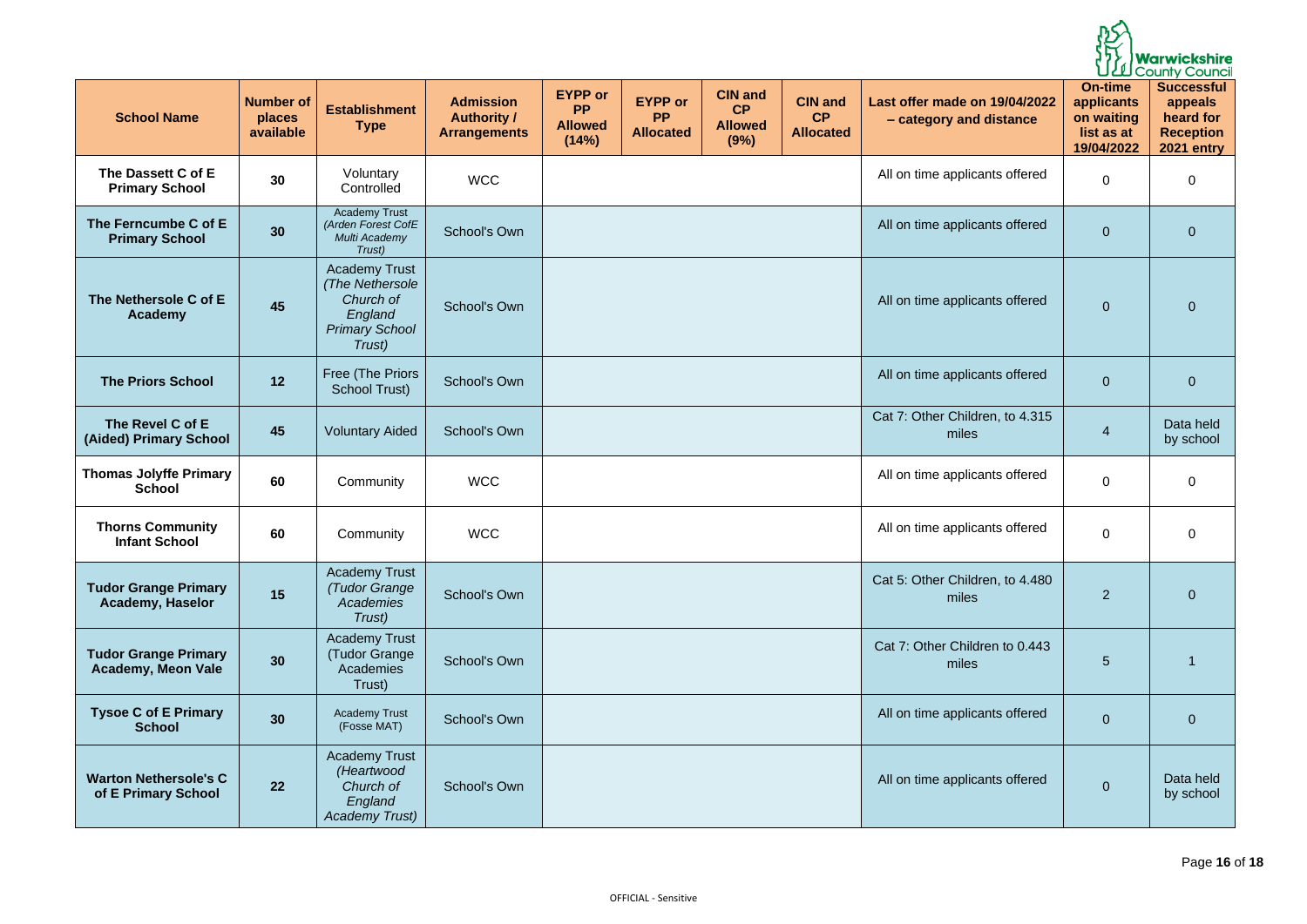Page **17** of **18**

| AYY Warwickshire |
|------------------|

| <b>School Name</b>                                                   | <b>Number of</b><br>places<br>available | <b>Establishment</b><br><b>Type</b> | <b>Admission</b><br><b>Authority /</b><br><b>Arrangements</b> | <b>EYPP or</b><br><b>PP</b><br><b>Allowed</b><br>(14%) | <b>EYPP or</b><br><b>PP</b><br><b>Allocated</b> | <b>CIN and CP</b><br><b>Allowed</b><br>(9%) | <b>CIN and</b><br>CP<br><b>Allocated</b> | Last offer made on 19/04/2022<br>- category and distance          | <b>On-time</b><br>applicants<br>on waiting<br>list as at<br>19/04/2022 | <b>Successful</b><br>appeals<br>heard for<br><b>Reception</b><br><b>2021 entry</b> |
|----------------------------------------------------------------------|-----------------------------------------|-------------------------------------|---------------------------------------------------------------|--------------------------------------------------------|-------------------------------------------------|---------------------------------------------|------------------------------------------|-------------------------------------------------------------------|------------------------------------------------------------------------|------------------------------------------------------------------------------------|
| <b>Water Orton Primary</b><br><b>School</b>                          | 45                                      | Community                           | <b>WCC</b>                                                    | $6\phantom{1}6$                                        | 6                                               | $\overline{4}$                              | $\boldsymbol{0}$                         | Pri - Cat 7: Other Children, to<br>0.995 miles                    | 14                                                                     | 0                                                                                  |
| <b>Weddington Primary</b><br><b>School</b>                           | 60                                      | Community                           | <b>WCC</b>                                                    | 8                                                      | $\overline{4}$                                  | 5                                           | $\mathbf 0$                              | Pri - Cat 7: Other Children, to<br>2.273 miles                    | $\overline{2}$                                                         | $\overline{0}$                                                                     |
| <b>Welford-on-Avon</b><br><b>Primary School</b>                      | 30                                      | Community                           | <b>WCC</b>                                                    | $\overline{4}$                                         | $\mathbf 0$                                     | 3                                           | $\mathbf 0$                              | Pri - Cat 6: Out Of Priority Area<br>With Sibling, to 1.218 miles | 15                                                                     | 0                                                                                  |
| <b>Wellesbourne C.Of E.</b><br><b>Primary School</b>                 | 60                                      | <b>Academy Trust</b><br>(Fosse MAT) | School's Own                                                  |                                                        |                                                 |                                             |                                          | All on time applicants offered                                    | $\mathbf 0$                                                            | $\overline{0}$                                                                     |
| <b>Wembrook Primary</b><br><b>School</b>                             | 90                                      | Community                           | <b>WCC</b>                                                    | 13                                                     | $\boldsymbol{0}$                                | 8                                           | $\mathbf 0$                              | Cat 7: Out of Priority Area, to<br>0.576 miles                    | 26                                                                     | 0                                                                                  |
| <b>Westgate Primary</b><br><b>School</b>                             | 30                                      | Community                           | <b>WCC</b>                                                    |                                                        |                                                 |                                             |                                          | All on time applicants offered                                    | $\mathbf 0$                                                            | $\overline{0}$                                                                     |
| <b>Wheelwright Lane</b><br><b>Primary School</b>                     | 30                                      | Community                           | <b>WCC</b>                                                    | $\overline{4}$                                         | $\overline{\mathbf{1}}$                         | 3                                           | $\mathbf 0$                              | Pri - Cat 7: Other Children, to<br>1.383 miles                    | $\overline{2}$                                                         | $\overline{0}$                                                                     |
| <b>Whitestone Infant</b><br><b>School</b>                            | 90                                      | Community                           | <b>WCC</b>                                                    |                                                        |                                                 |                                             |                                          | All on time applicants offered                                    | $\overline{0}$                                                         | $\overline{0}$                                                                     |
| <b>Whitnash Primary</b><br><b>School</b>                             | 60                                      | Community                           | <b>WCC</b>                                                    |                                                        |                                                 |                                             |                                          | All on time applicants offered                                    | $\mathbf 0$                                                            | 0                                                                                  |
| <b>Wilmcote C of E</b><br>(Voluntary Aided)<br><b>Primary School</b> | 16                                      | <b>Voluntary Aided</b>              | <b>School's Own</b>                                           |                                                        |                                                 |                                             |                                          | All on time applicants offered                                    | $\mathbf{0}$                                                           | Data held<br>by school                                                             |
| <b>Wolston St. Margaret's</b><br><b>C of E Primary School</b>        | 30                                      | Voluntary<br>Controlled             | <b>WCC</b>                                                    | 4                                                      | 3                                               | 3                                           |                                          | Pri - Cat 5: In Priority Area -<br>0.518                          | 5                                                                      | 0                                                                                  |
| <b>Wolverton Primary</b><br><b>School</b>                            | 15                                      | Foundation                          | School's Own                                                  |                                                        |                                                 |                                             |                                          | All on time applicants offered                                    | $\boldsymbol{0}$                                                       | $\overline{0}$                                                                     |
| <b>Wolvey C of E Primary</b><br><b>School</b>                        | 30                                      | Voluntary<br>Controlled             | <b>WCC</b>                                                    |                                                        |                                                 |                                             |                                          | All on time applicants offered                                    | $\mathbf 0$                                                            | 0                                                                                  |